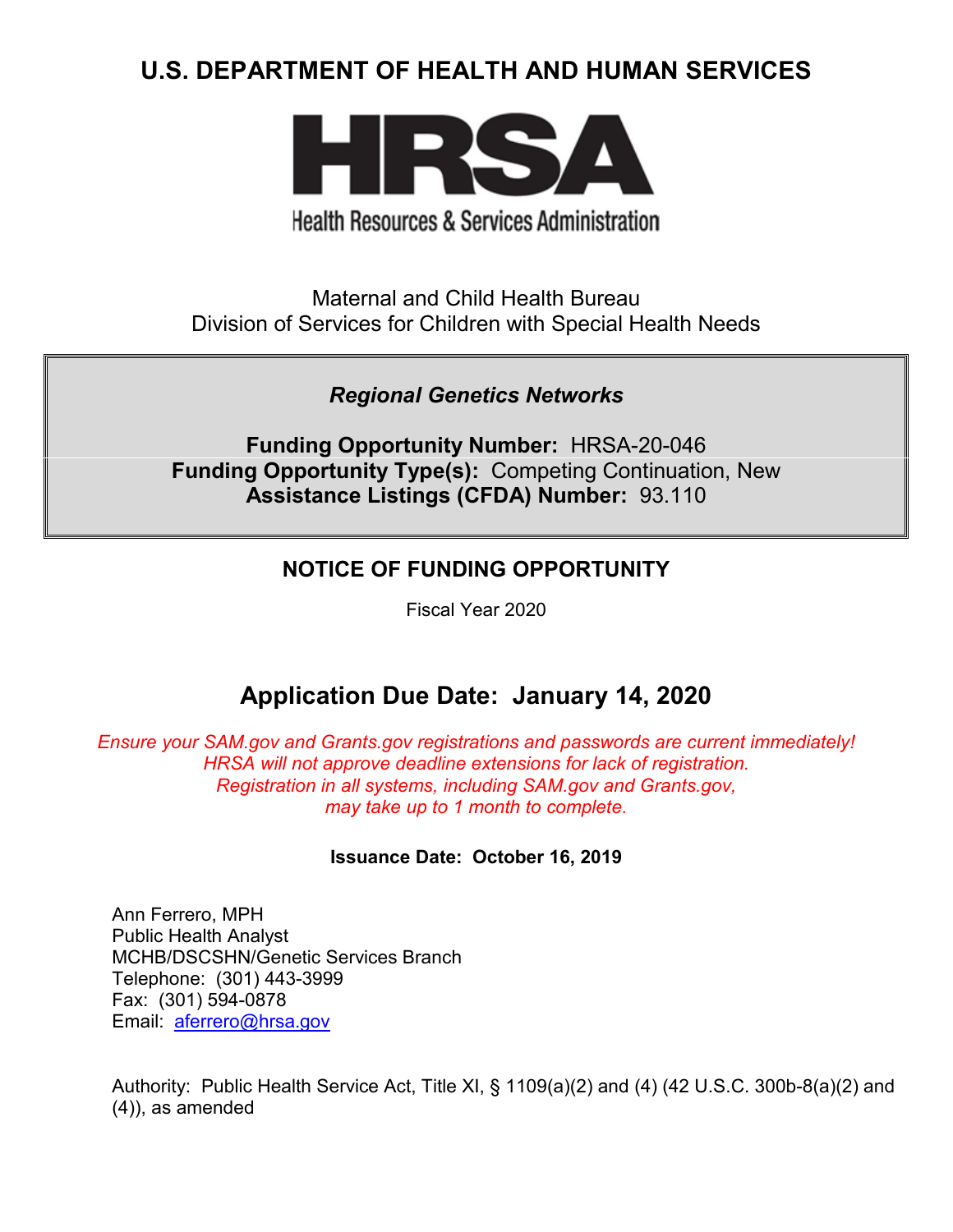# **EXECUTIVE SUMMARY**

The Health Resources and Services Administration (HRSA) is accepting applications for fiscal year (FY) 2020 for the Regional Genetics Networks program. The purpose of this program is to develop and support a regional infrastructure system to provide health care professionals with education and to assess and coordinate follow-up and treatment relating to genetic disorders by linking patients to genetic services.

HRSA will fund one application per region, and recipients will undertake activities to support all of the states listed for the region. Seven Regional Genetics Networks will be funded, as follows:

- 1. **New England**: Connecticut, Maine, Massachusetts, New Hampshire, Rhode Island, and Vermont.
- 2. **Mid-Atlantic**: Delaware, District of Columbia, Maryland, New Jersey, New York, Pennsylvania, Puerto Rico, the Virgin Islands, Virginia, and West Virginia.
- 3. **Southeast**: Alabama, Florida, Georgia, Louisiana, Mississippi, North Carolina, South Carolina, and Tennessee.
- 4. **Midwest**: Illinois, Indiana, Kentucky, Michigan, Minnesota, Ohio, and Wisconsin.
- 5. **Heartland**: Arkansas, Iowa, Kansas, Missouri, Nebraska, North Dakota, Oklahoma, and South Dakota.
- 6. **Mountain**: Arizona, Colorado, Montana, Nevada, New Mexico, Texas, Utah, and Wyoming.
- 7. **Western**: Alaska, California, Guam, Hawaii, Idaho, Oregon, and Washington.

The FY 2020 President's Budget does not request funding for this program. This notice is a contingency action taken to ensure that, should funds become available for this purpose, HRSA can process applications and award funds in a timely manner. You should note that this program may be cancelled prior to award.

| <b>Funding Opportunity Title:</b>         | <b>Regional Genetics Networks</b>        |  |
|-------------------------------------------|------------------------------------------|--|
| <b>Funding Opportunity Number:</b>        | <b>HRSA-20-046</b>                       |  |
| Due Date for Applications:                | January 14, 2020                         |  |
| <b>Anticipated Total Annual Available</b> | \$4,200,000                              |  |
| FY 2020 Funding:                          |                                          |  |
| Estimated Number and Type of Award(s):    | Up to seven cooperative agreements       |  |
| <b>Estimated Award Amount:</b>            | Up to \$600,000 per year, subject to the |  |
|                                           | availability of appropriated funds       |  |
| <b>Cost Sharing/Match Required:</b>       | No                                       |  |
| Period of Performance:                    | June 1, 2020 through May 31, 2024        |  |
|                                           | (4 years)                                |  |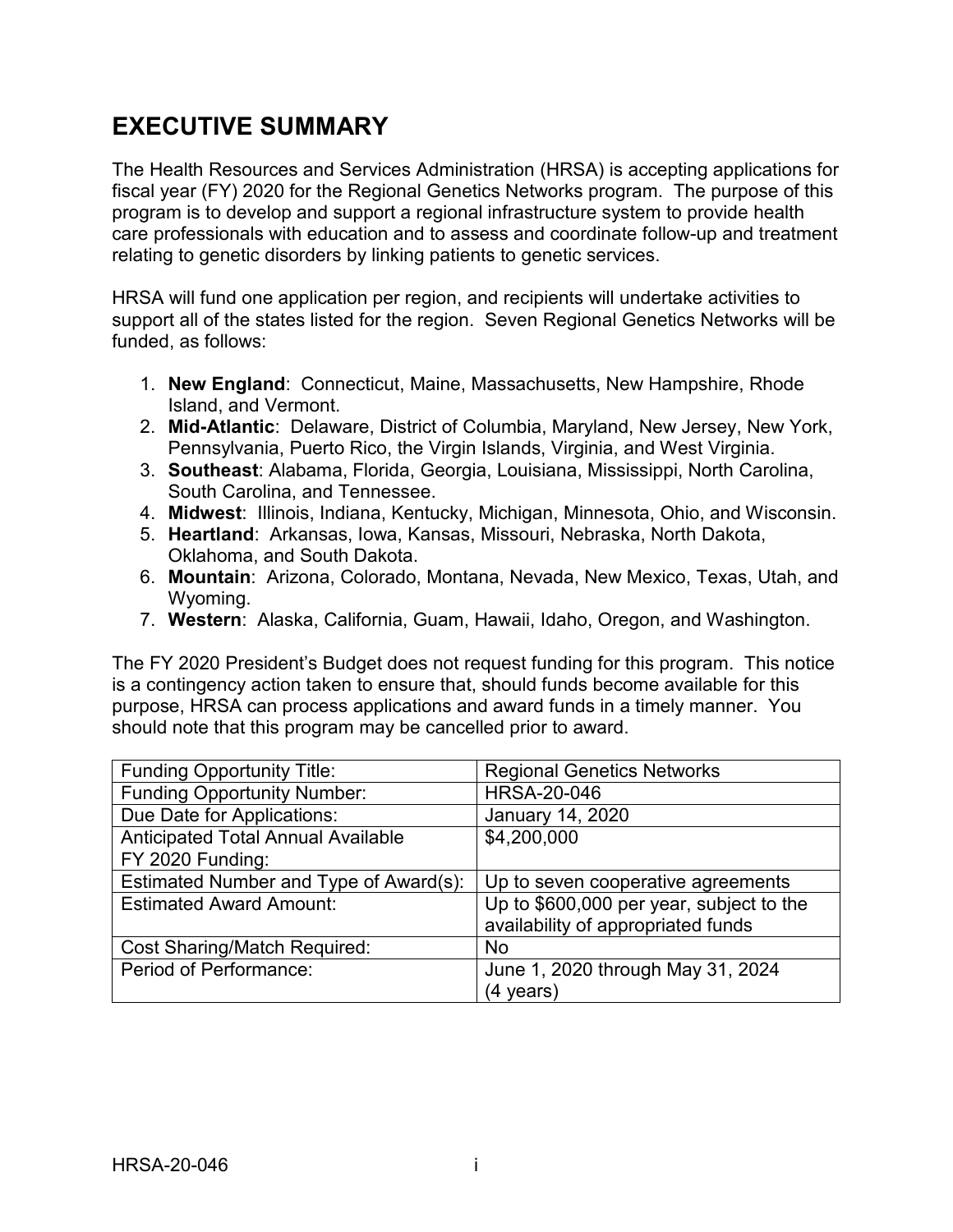| Eligible Applicants: | (1) a state or a political subdivision of a<br>state; (2) a consortium of two or more<br>states or political subdivisions of states;<br>$(3)$ a territory; $(4)$ a health facility or<br>program operated by or pursuant to a<br>contract with or grant from the Indian<br>Health Service; or (5) any other entity<br>with appropriate expertise in newborn<br>screening, as determined by the<br>Secretary. |
|----------------------|--------------------------------------------------------------------------------------------------------------------------------------------------------------------------------------------------------------------------------------------------------------------------------------------------------------------------------------------------------------------------------------------------------------|
|                      | See Section III.1 of this notice of funding<br>opportunity (NOFO) for complete<br>eligibility information.                                                                                                                                                                                                                                                                                                   |

#### **Application Guide**

You (the applicant organization/agency) are responsible for reading and complying with the instructions included in HRSA's *SF-424 Application Guide,* available online at [http://www.hrsa.gov/grants/apply/applicationguide/sf424guide.pdf,](http://www.hrsa.gov/grants/apply/applicationguide/sf424guide.pdf) except where instructed in this NOFO to do otherwise.

#### **Technical Assistance**

HRSA has scheduled the following technical assistance:

*Webinar*

Day and Date: Monday, November 18, 2019 Time: 3–4 p.m. ET Call-In Number: 1-888-826-9572 Participant Code: 77014936 Weblink: <https://hrsa.connectsolutions.com/hrsa20046/>

HRSA will record the webinar and make it available at: [https://mchb.hrsa.gov/fundingopportunities/default.aspx.](https://mchb.hrsa.gov/fundingopportunities/default.aspx)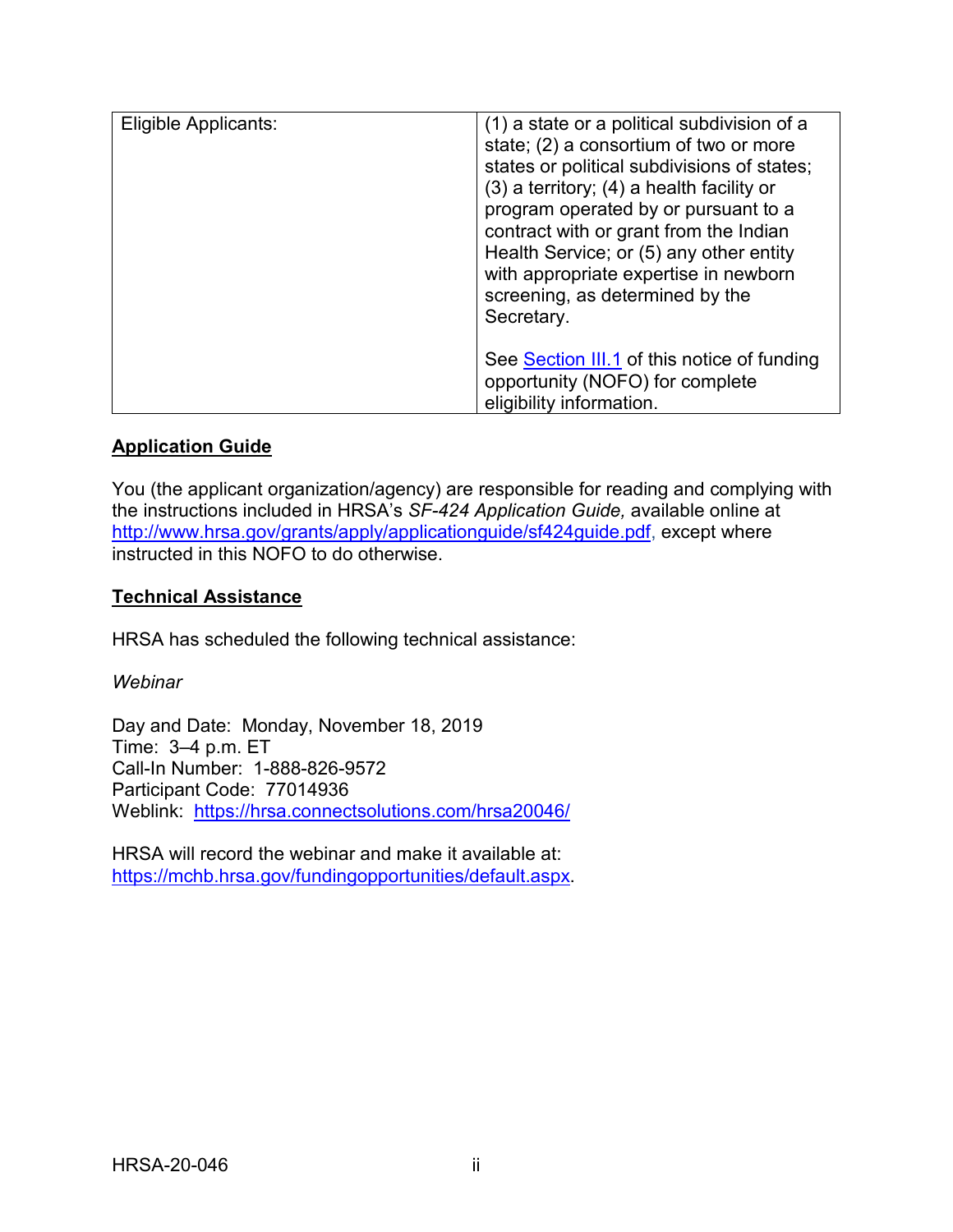# **Table of Contents**

| i.<br>ii.                                                               |  |
|-------------------------------------------------------------------------|--|
|                                                                         |  |
|                                                                         |  |
| v.                                                                      |  |
| 3. DUN AND BRADSTREET DATA UNIVERSAL NUMBERING SYSTEM (DUNS) NUMBER AND |  |
|                                                                         |  |
|                                                                         |  |
|                                                                         |  |
|                                                                         |  |
|                                                                         |  |
|                                                                         |  |
|                                                                         |  |
|                                                                         |  |
|                                                                         |  |
|                                                                         |  |
|                                                                         |  |
|                                                                         |  |
|                                                                         |  |
|                                                                         |  |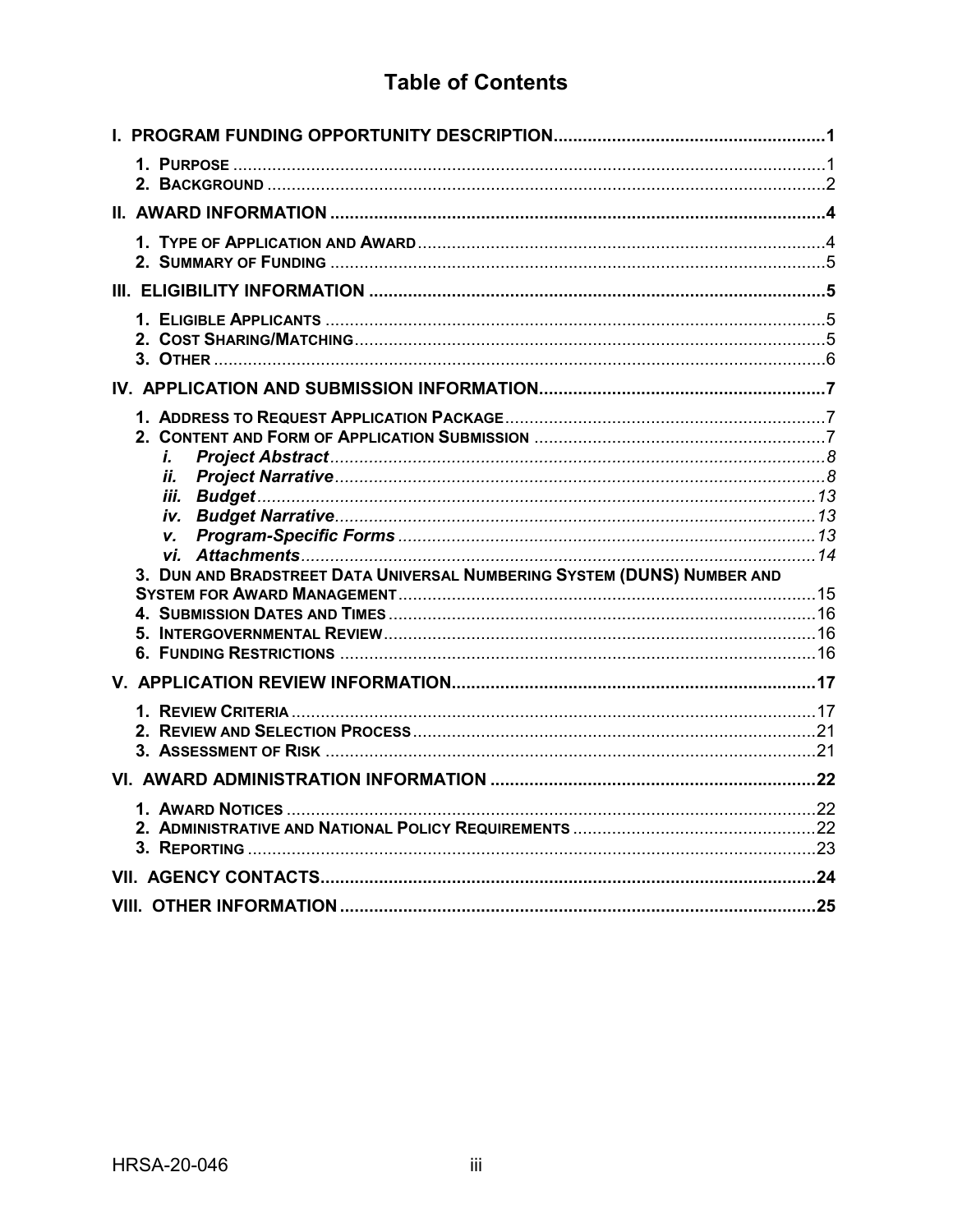# <span id="page-4-0"></span>**I. Program Funding Opportunity Description**

#### <span id="page-4-1"></span>**1. Purpose**

This notice announces the opportunity to apply for funding under the Regional Genetics Networks (RGN) program. The purpose of this program is to develop and support a regional infrastructure system to provide health care professionals with education and to assess and coordinate follow-up and treatment relating to genetic disorders by linking patients to genetic services. [1](#page-4-2) Each RGN will accomplish this by:

- developing and implementing mechanisms to identify individuals and their families with or at risk for such disorders, and to connect them to genetic services, with a focus on individuals who are underserved;
- coordinating with the Advances in Integrating Genetics into Clinical Care (AIGCC) (HRSA-20-050) program to provide health professionals with education, training, and other resources to improve their knowledge of genetic conditions and improve their ability to: identify individuals with or at risk for those conditions; refer for genetic services, apply genetic information in clinical management; and care for underserved population(s) in partnership with genetic services providers within the region;
- facilitating the implementation of telehealth and/or telemedicine to increase access to genetic services; and
- coordinating with the National Genetics Education and Family Support Program (HRSA- 20-049), and provide education to families, especially those who are underserved, about genetics and genetic services.

HRSA will fund one application per region, and recipients will undertake activities to support all of the states listed for the Region. Seven Regional Genetics Networks will be funded, as follows:

- 1. **New England**: Connecticut, Maine, Massachusetts, New Hampshire, Rhode Island, and Vermont.
- 2. **Mid-Atlantic**: Delaware, District of Columbia, Maryland, New Jersey, New York, Pennsylvania, Puerto Rico, the Virgin Islands, Virginia, and West Virginia.
- 3. **Southeast**: Alabama, Florida, Georgia, Louisiana, Mississippi, North Carolina, South Carolina, and Tennessee.
- 4. **Midwest**: Illinois, Indiana, Kentucky, Michigan, Minnesota, Ohio, and Wisconsin.
- 5. **Heartland**: Arkansas, Iowa, Kansas, Missouri, Nebraska, North Dakota, Oklahoma, and South Dakota.
- 6. **Mountain**: Arizona, Colorado, Montana, Nevada, New Mexico, Texas, Utah, and Wyoming.
- 7. **Western**: Alaska, California, Guam, Hawaii, Idaho, Oregon, and Washington.

<span id="page-4-2"></span> $\overline{a}$ <sup>1</sup> A genetic disorder is a disease caused in whole or in part by a change in the DNA sequence away from the normal sequence. For the purpose of this funding opportunity, genetic disorders include congenital disorders and metabolic disorders. National Institutes of Health, National Human Genome Research Institute, Accessed September 6, 2019, [https://www.genome.gov/For-Patients-and-](https://www.genome.gov/For-Patients-and-Families/Genetic-Disorders)[Families/Genetic-Disorders.](https://www.genome.gov/For-Patients-and-Families/Genetic-Disorders)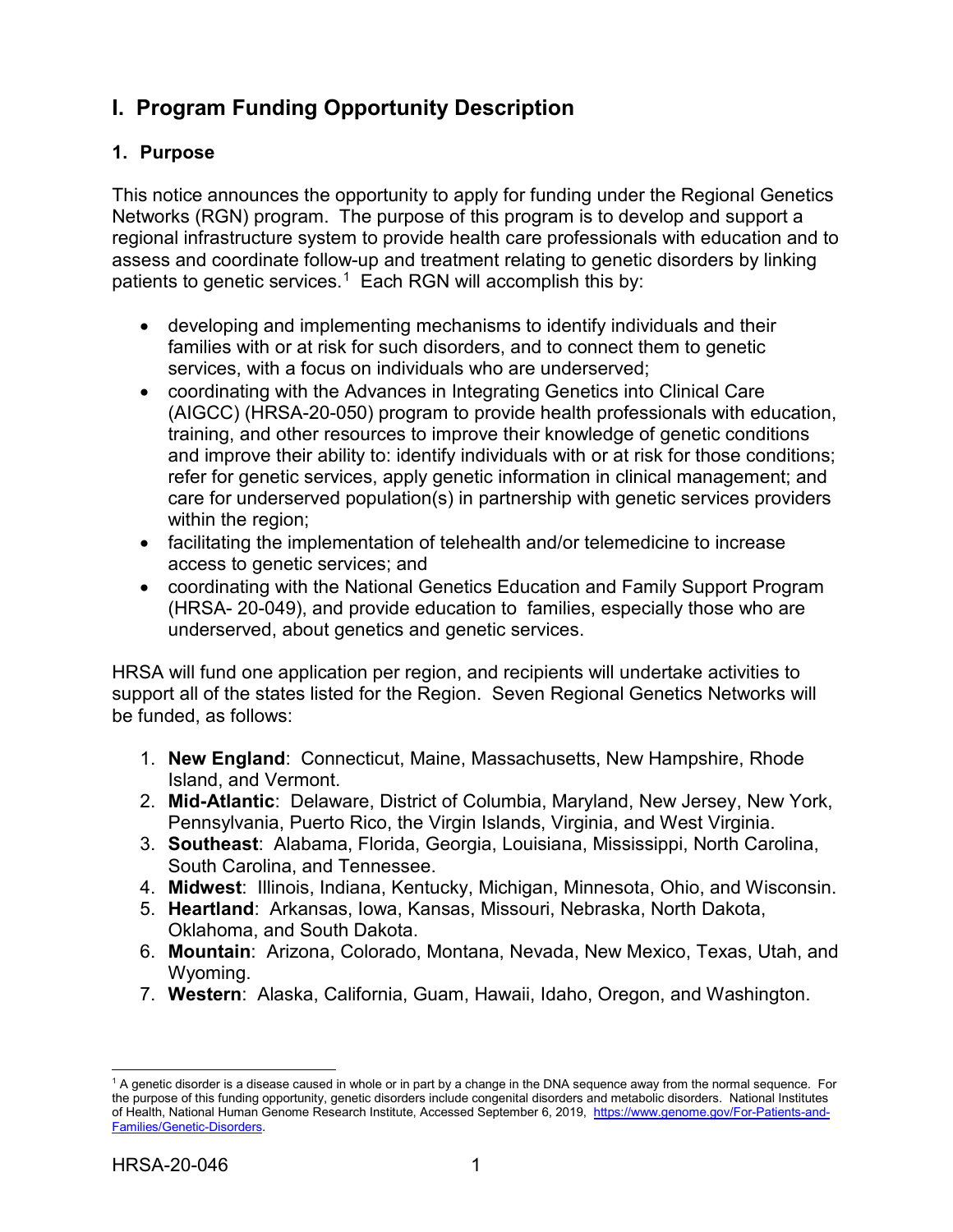## **Goal**

HRSA funds a portfolio of three coordinated programs to improve access to genetic services, especially for underserved, disadvantaged, geographically isolated, and special needs populations: the Regional Genetics Networks (HRSA-20-046); the Advances in Integrating Genetics into Clinical Care (AIGCC) (HRSA-20-050); and the National Genetics Education and Family Support Center (HRSA-20-049). The goal of the RGN program is to improve health equity and health outcomes in individuals with genetic conditions and to improve the quality of coordinated and comprehensive services to children with such conditions and their families by supporting an infrastructure to improve access to genetic services, providing training and education to health care professionals, and supporting families.

#### **Objectives**

- 1) By May 2024, each RGN will facilitate connections to genetic services for at least 2,000 individuals or families with or at risk for genetic conditions, within the geographic area served by the RGN.
- 2) By May 2024, increase to at least 33 percent of the individuals who are medically underserved<sup>[2](#page-5-1)</sup> with or at risk for genetic conditions, served by each RGN.
- 3) By May 2024, increase by 20 percent the number of health care providers receiving education or training through the RGN.
- 4) By May 2024, increase by 20 percent the number of individuals with or at risk for genetic conditions, receiving genetic services through telemedicine visits.
- 5) By May 2024, increase by 20 percent the number of RGN resources accessed.

Competing continuation applicants should use baseline data for the last year of the current (i.e., immediately preceding) project to establish the new benchmark for the objectives listed above. For new applicants, baseline data will be collected and provided to HRSA for purposes of establishing the benchmark for the objectives listed above by the end of year 1 of the award.

#### **Program Priorities**

- 1) Support a regional infrastructure for the genetics health care delivery system.
- 2) Provide education-related activities for providers, families, individuals, and other stakeholders.
- 3) Facilitate the use of telehealth and telemedicine in the genetics health care delivery system.

## <span id="page-5-0"></span>**2. Background**

This program is authorized by the Public Health Service Act, Title XI, § 1109(a)(2) and (4) (42 U.S.C. 300b-8(a)(2) and (4)), as amended. The RGN program provides support

<span id="page-5-1"></span> $\overline{a}$ <sup>2</sup> Medically Underserved Populations are specific sub-groups of people living in a defined geographic area with a shortage of primary care health services. These groups may face economic, cultural, or linguistic barriers to health care. Examples include, but are not limited to, those who are: homeless; low-income; Medicaid-eligible; Native American; or migrant farmworkers. Health Resources and Services Administration, "Medically Underserved Areas and Populations (MUA/Ps)," Accessed June 13, 2019, https://bhw.hrsa.gov/shortage-designation/muap[.https://bhw.hrsa.gov/shortage-designation/muap.](https://bhw.hrsa.gov/shortage-designation/muap)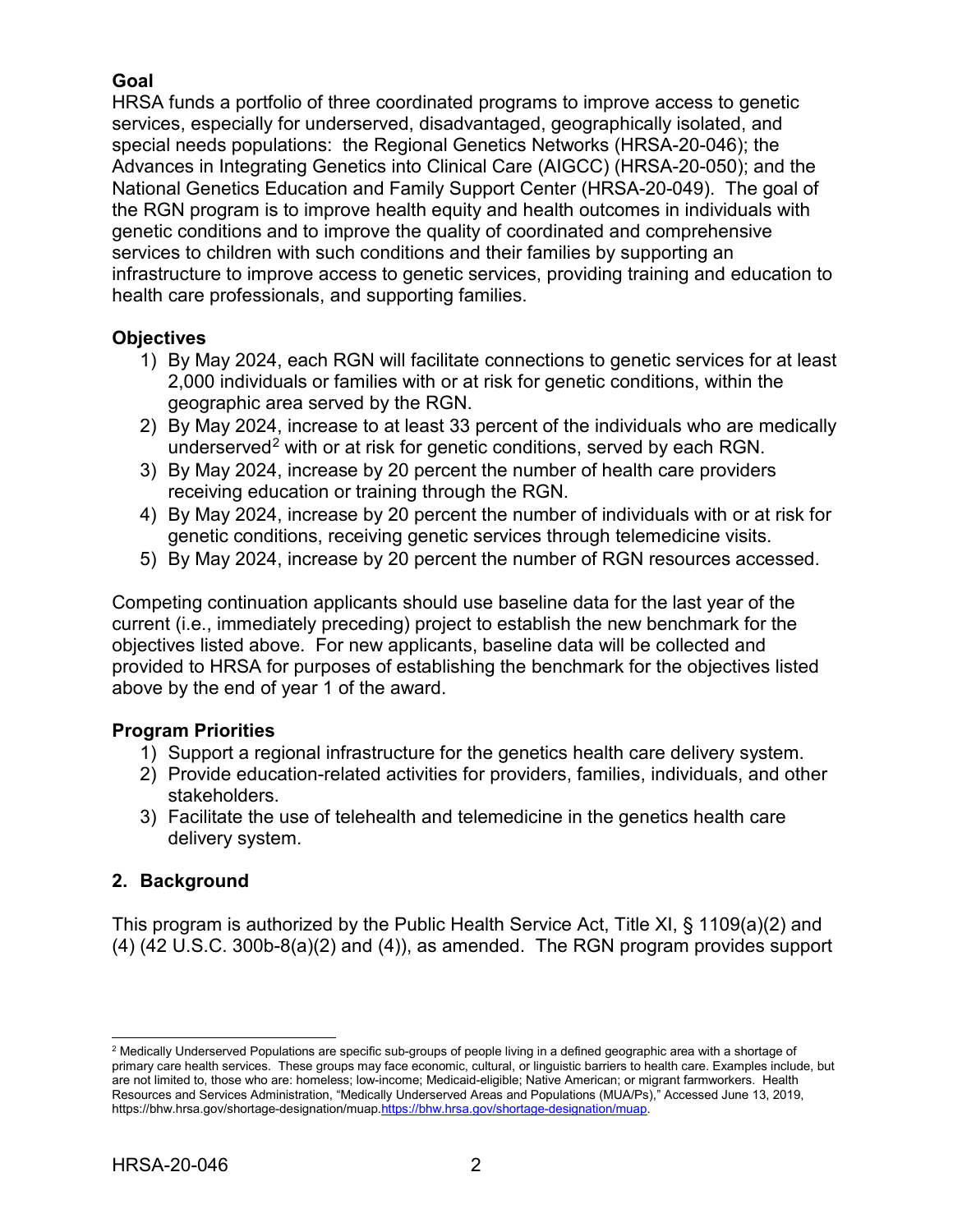for a regional infrastructure system to provide health care professionals with education and to assess and coordinate followup and treatment relating to genetic disorders.<sup>[3](#page-6-0)</sup>

In 2017, approximately 3.5 percent of children ages 0–17 years were reported to have a genetic condition, representing approximately 2.6 million children. <sup>2</sup> Findings from the National Survey of Children's Health 2017 indicate that children with a genetic condition were more likely to also report a comorbid health condition, compared to children without a genetic condition. For example, 60 percent of children with a genetic condition also reported a behavioral, developmental, or intellectual condition, compared with only 14.4 percent of children without a genetic condition. Thirty percent of children with a genetic condition report having a mental health condition, compared to 6 percent of children without a genetic condition. Twelve percent of children with a genetic condition report missing 11 or more days of school due to illness or injury compared with 3.3 percent of children without a genetic condition. Children diagnosed with a genetic condition are less likely to have a medical home (39.5 percent compared with 49.1 percent for children without a genetic condition) and are more likely to have an unmet health need. [4](#page-6-1)

Access to genetic and related services can be challenging for individuals and their families. Primary care providers, including pediatricians, often lack confidence in identifying children who have or are at risk of having a genetic condition and facilitating referrals to genetic services for individuals with or at risk for genetic conditions.<sup>[5](#page-6-2),[6,](#page-6-3)7</sup> The genetic workforce is primarily concentrated in urban areas, further limiting access to genetic services for children and families who live in rural or geographically isolated areas across the United States.<sup>[8](#page-6-5), [9](#page-6-6)</sup> Once a diagnosis has been made, individuals may not know where to get condition-specific information, or how to access specialty care or other services related to their condition.

These findings indicate the need for genetic services and improved access to care for children and families with genetic conditions. Providers need additional training in identifying genetic conditions, providing clinical care and referrals for specialty care, and reaching underserved populations in need of genetic services. Telehealth can be an important tool for improving access to services and resources. Telehealth is defined as the use of electronic information and telecommunication technologies to support longdistance clinical health care, patient, and professional health-related education, public health, and health administration. Technologies include video conferencing, the internet, store-and-forward imaging, streaming media, and terrestrial and wireless

<span id="page-6-0"></span> $\overline{a}$  $^3$  A genetic disorder is a disease caused in whole or in part by a change in the DNA sequence away from the normal sequence. For the purpose of this funding opportunity, genetic disorders include congenital disorders and metabolic disorders. National Institutes of Health, National Human Genome Research Institute, Accessed September 6, 2019, https://www.genome.gov/For-Patients-and-<br>Families/Genetic-Disorders.

<span id="page-6-1"></span><sup>&</sup>lt;sup>4</sup> National Survey of Children's Health, Data Resource Center for Child and Adolescent Health, Accessed June 25, 2019,

<span id="page-6-2"></span><sup>&</sup>lt;u>https://www.childhealthdata.org/</u>.<br><sup>5</sup> Hauser D, Obeng AO, Fei K, et al. Views of primary care providers on testing patients for genetic risks for common chronic diseases. Health Affairs 2018; 37:793–800.

<span id="page-6-3"></span><sup>&</sup>lt;sup>6</sup> Klitzman R, Chung W, Marder K, Shanmugham A, Chin LJ, Stark M, et al. Attitudes and practices among internists concerning genetic testing. J Genetic Counseling 2013;22(1): 90–100.

<span id="page-6-4"></span> $^7$  Saul RA, Trotter T, Sease K, Tarini B. Survey of family history taking and genetic testing in pediatric practice. J Community Genetics 2017;8(2):109–15.

<span id="page-6-5"></span><sup>8</sup> Cooksey, J., Forte, G., Benkendorf, J., & Blitzer, M. The state of the medical geneticist workforce: findings of the 2003 survey of American Board of Medical Genetics certified geneticists. Genetics in Medicine : Official Journal of the American College of Medical Genetics. 7(6), 439–443.

<span id="page-6-6"></span><sup>9</sup> Flannery, D. Challenges and opportunities for effective delivery of clinical genetic services in the US healthcare system. Current Opinion in Pediatrics 2018, 30(6): 740–745.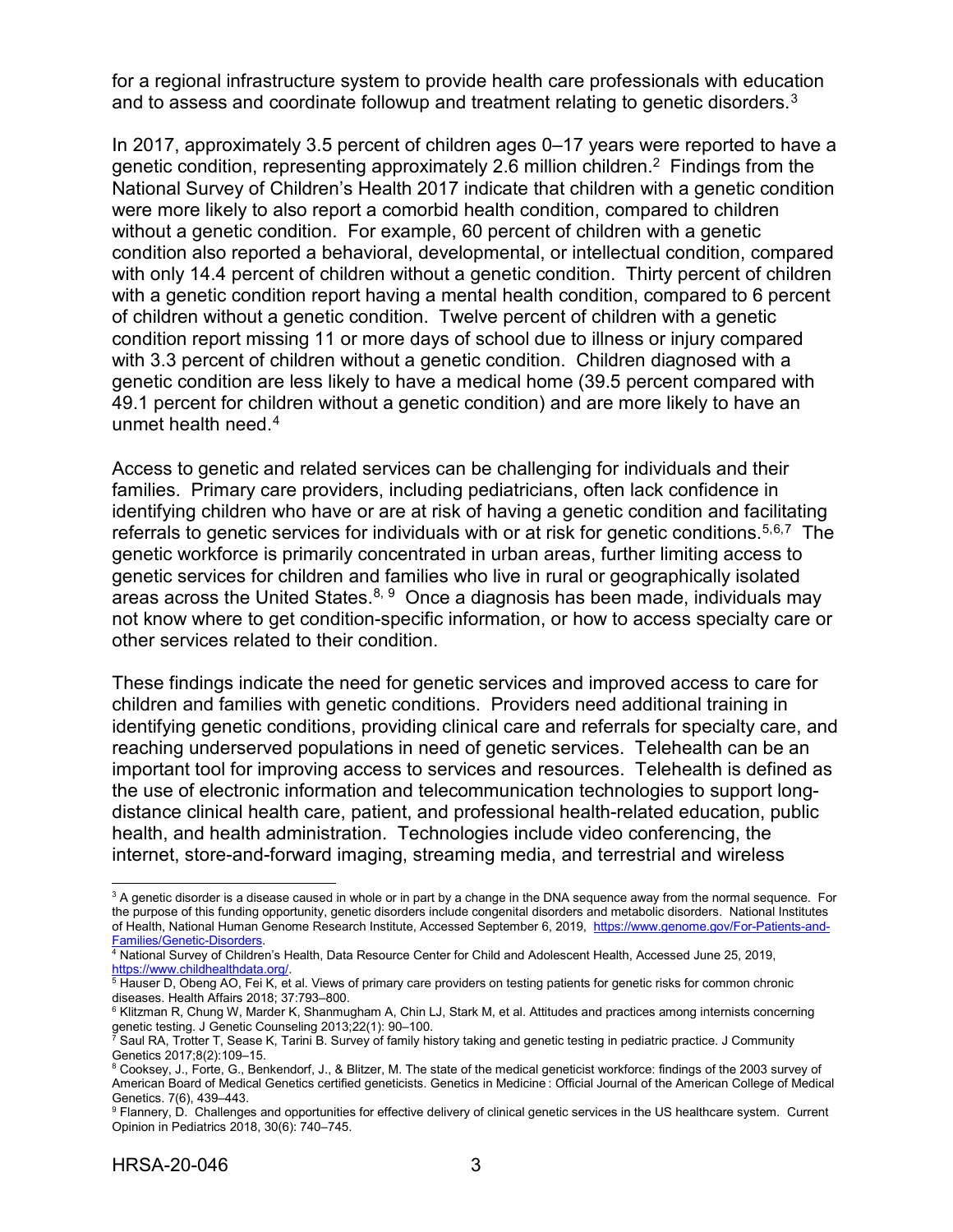communications. Telehealth is especially critical in rural and other geographically isolated areas that lack sufficient health care services, including genetic services.

To address issues related to access to genetic services, HRSA made awards to seven regional recipients in FY 2017. The RGNs developed regional infrastructures to facilitate linking patients to genetic services, especially those that were underserved, facilitated the use of telehealth and telemedicine in the regions, and provided education and training to health care providers, families, and individuals on the use of genetic and genomic information. This funding opportunity will build upon the activities undertaken during the previous funding cycle.

## <span id="page-7-0"></span>**II. Award Information**

#### <span id="page-7-1"></span>**1. Type of Application and Award**

Type(s) of applications sought: Competing Continuation, New.

HRSA will provide funding in the form of a cooperative agreement.A cooperative agreement is a financial assistance mechanism where substantial involvement is anticipated between HRSA and the recipient during performance of the contemplated project.

#### **HRSA program involvement will include**:

- Participating in RGN-supported meetings conducted during the period of the cooperative agreement;
- Collaborating with RGNs in developing activities and procedures to be established and implemented for accomplishing the goals and objectives of the project;
- Reviewing information on RGNs' project activities, reports, and products prior to dissemination;
- Participating in dissemination of RGNs' project information;
- Providing assistance in establishing and facilitating effective collaborative relationships with federal and state agencies, and especially HRSA MCHB award projects;
- Providing technical assistance and support to RGNs to ensure they are compliant with NOFO requirements and do not duplicate the work of other HRSA-funded projects; and

#### **The cooperative agreement recipient's responsibilities will include:**

- Conducting all tasks as they relate to the goals of the RGNs listed under the ["Purpose"](#page-4-0) section of this funding opportunity;
- Participating in HRSA-supported activities convened by the AIGCC;
- Ensuring the integral involvement of the RGNs with the National Genetics Education and Family Support Center Family Center;
- Reviewing, on a continuous basis, activities and procedures to be established and implemented for accomplishing the RGNs' goals, objectives, and activities;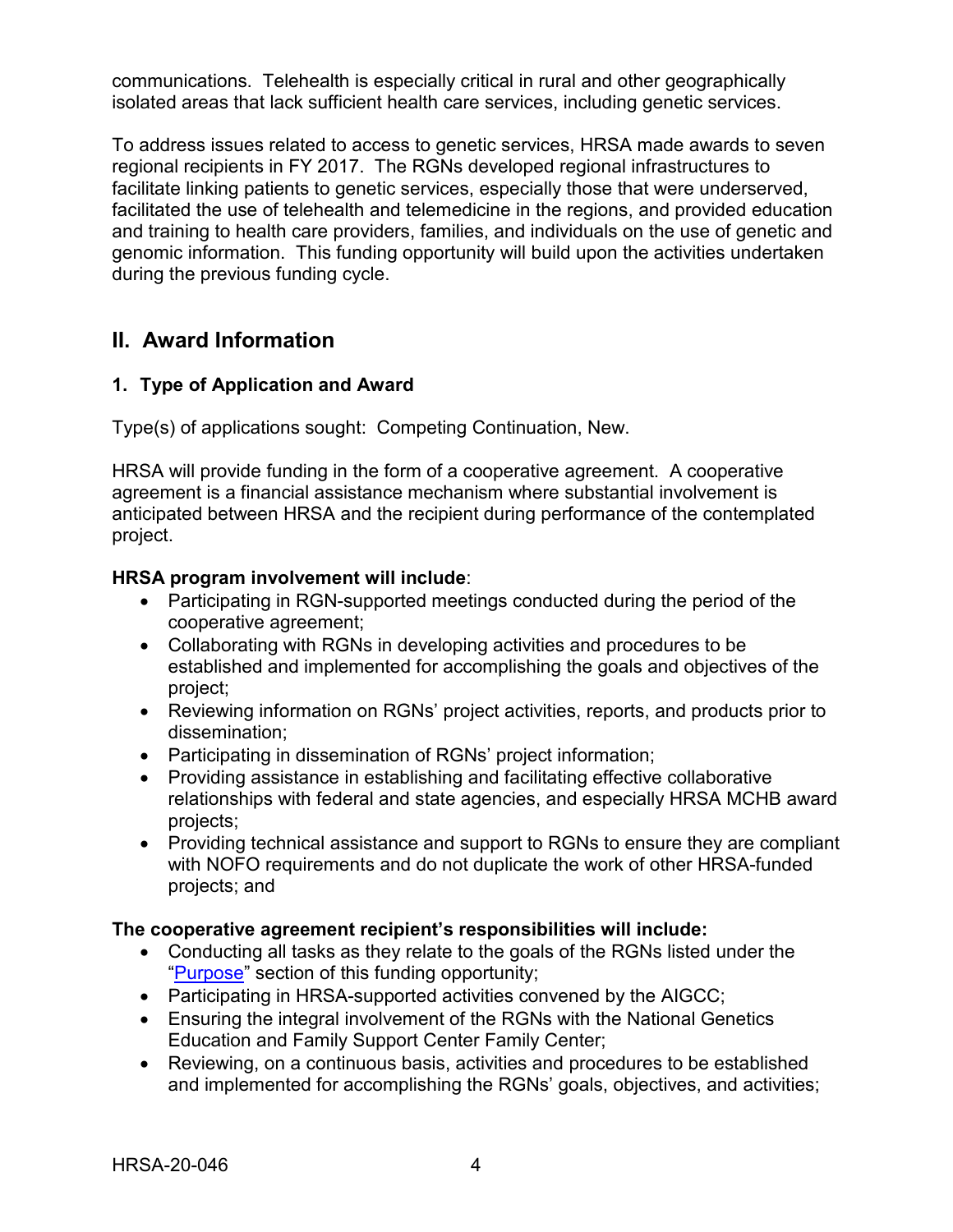- Providing ongoing, timely communication and collaboration with the federal project officer;
- Working with the federal project officer to review information on RGN activities, reports, and products prior to dissemination;
- Establishing contacts that may be relevant to the RGNs' project's mission;
- Facilitating partnerships with federal and non-federal entities and other HRSAfunded programs relevant to the RGN's cooperative agreement activities; and
- Meeting deadlines for RGN information and reports as required by HRSA.

### <span id="page-8-1"></span>**2. Summary of Funding**

HRSA estimates approximately \$4,200,000 to be available annually to fund seven recipients. The actual amount available will not be determined until enactment of the final FY 2020 federal appropriation. You may apply for a ceiling amount of up to \$600,000 total cost (includes both direct and indirect, facilities and administrative costs) per year. The FY 2020 President's Budget does not request funding for this program. This program notice is subject to the appropriation of funds, and is a contingency action taken to ensure that, should funds become available for this purpose, HRSA can process applications and award funds in a timely manner. The period of performance is June 1, 2020 through May 31, 2024 (4 years). Funding beyond the first year is subject to the availability of appropriated funds for the Regional Genetics Networks in subsequent fiscal years, satisfactory recipient performance, and a decision that continued funding is in the best interest of the Federal Government.

All HRSA awards are subject to the Uniform Administrative Requirements, Cost Principles, and Audit Requirements at [45 CFR part 75.](http://www.ecfr.gov/cgi-bin/retrieveECFR?gp=1&SID=4d52364ec83fab994c665943dadf9cf7&ty=HTML&h=L&r=PART&n=pt45.1.75)

## <span id="page-8-2"></span>**III. Eligibility Information**

#### <span id="page-8-0"></span>**1. Eligible Applicants**

Eligible applicants include: (1) a state or a political subdivision of a state; (2) a consortium of two or more states or political subdivisions of states; (3) a territory; (4) a health facility or program operated by or pursuant to a contract with or grant from the Indian Health Service; or (5) any other entity with appropriate expertise in newborn screening, as determined by the Secretary.

#### <span id="page-8-3"></span>**2. Cost Sharing/Matching**

Cost sharing/matching is not required for this program.

#### SUPPLEMENT NOT SUPPLANT

Per legislation, funds appropriated under this section shall be used to supplement and not supplant other federal, state, and local public funds provided for activities of the type described in this section.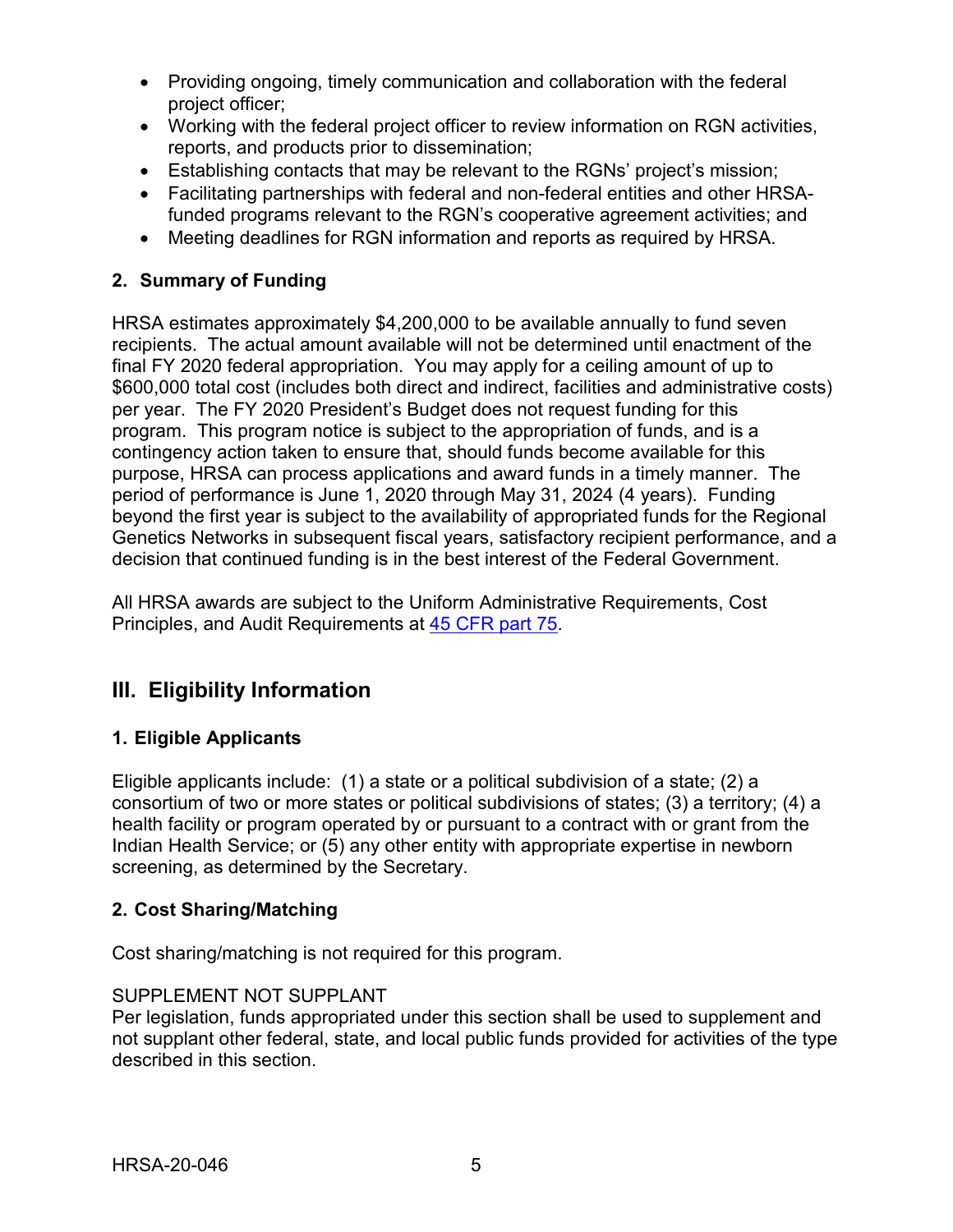#### <span id="page-9-0"></span>**3. Other**

An applicant may NOT apply for funding as a recipient under both this program and either the Advances in Integrating Genetics into Clinical Care program (HRSA-20-050) or the National Genetics Education and Family Support Program (HRSA-20-049). If an applicant applies for funding under this and either of these two other funding opportunities, its application will be considered non-responsive and both applications will be deemed nonresponsive and will not be considered for funding under this NOFO.

HRSA will consider any application that exceeds the ceiling amount non-responsive and will not consider it for funding under this notice.

HRSA will consider any application that fails to satisfy the deadline requirements referenced in [Section IV.4](#page-19-0) non-responsive and will not consider it for funding under this notice.

NOTE: Multiple applications from an organization are not allowable.

If for any reason (including submitting to the wrong funding opportunity number or making corrections/updates) an application is submitted more than once prior to the application due date, HRSA will only accept your **last** validated electronic submission, under the correct funding opportunity number, prior to the Grants.gov application due date as the final and only acceptable application.

#### <span id="page-9-1"></span>APPROVAL FACTORS

Per legislation, an application for a grant under this section shall not be approved by the Secretary unless the application contains assurances (as *Attachment 8*) that the eligible entity has adopted and implemented, is in the process of adopting and implementing, or will use amounts received under such grant to adopt and implement the guidelines and recommendations of the Advisory Committee on Heritable Disorders in Newborns and Children (ACHDNC) that are adopted by the Secretary and in effect at the time the grant is awarded or renewed under this section, which shall include the screening of each newborn for the heritable disorders recommended by the ACHDNC and adopted by the Secretary.

#### VOLUNTARY PARTICIPATION

Per legislation, the participation by any individual in any program or portion thereof established or operated with funds received under this section shall be wholly voluntary and shall not be a prerequisite to eligibility for or receipt of any other service or assistance from, or to participation in, another federal or state program.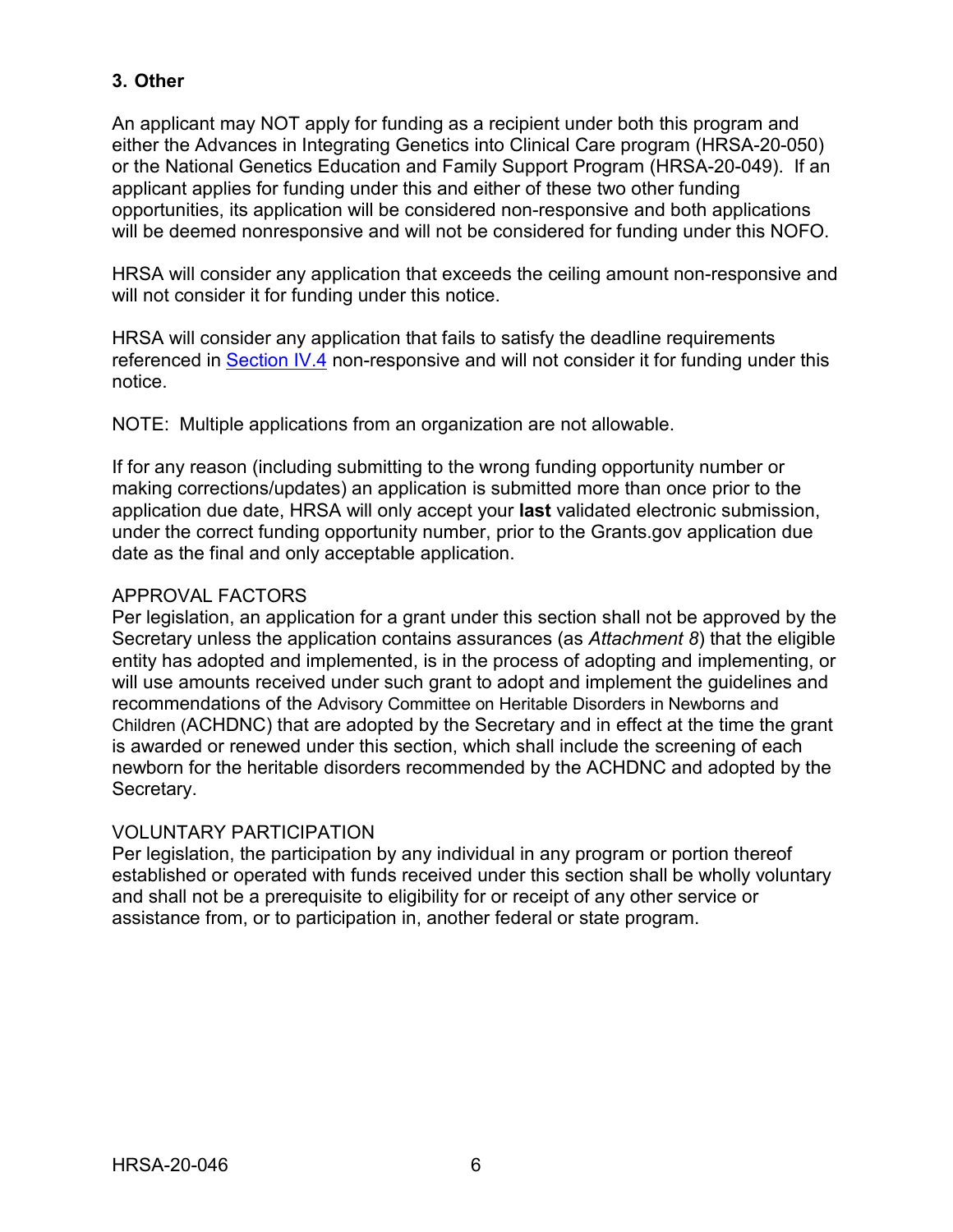## <span id="page-10-0"></span>**IV. Application and Submission Information**

#### <span id="page-10-1"></span>**1. Address to Request Application Package**

HRSA *requires* you to apply electronically. HRSA encourages you to apply through [Grants.gov](https://www.grants.gov/) using the SF-424 workspace application package associated with this notice of funding opportunity (NOFO) following the directions provided at [http://www.grants.gov/applicants/apply-for-grants.html.](http://www.grants.gov/applicants/apply-for-grants.html)

The NOFO is also known as "Instructions" on Grants.gov. You must provide your email address when reviewing or preparing the workspace application package in order to receive notifications including modifications and/or republications of the NOFO on Grants.gov before its closing date. Responding to an earlier version of a modified notice may result in a less competitive or ineligible application. *Please note you are ultimately responsible for reviewing the [For Applicants](https://www.grants.gov/web/grants/applicants.html) page for all information relevant to desired opportunities.*

#### <span id="page-10-2"></span>**2. Content and Form of Application Submission**

Section 4 of HRSA's *SF-424 [Application Guide](http://www.hrsa.gov/grants/apply/applicationguide/sf424guide.pdf)* provides instructions for the budget, budget narrative, staffing plan and personnel requirements, assurances, certifications, and abstract. You must submit the information outlined in the Application Guide in addition to the program-specific information below. You are responsible for reading and complying with the instructions included in HRSA's *SF-424 [Application Guide](http://www.hrsa.gov/grants/apply/applicationguide/sf424guide.pdf)* except where instructed in the NOFO to do otherwise. You must submit the application in the English language and in the terms of U.S. dollars (45 CFR § 75.111(a)).

See Section 8.5 of the *Application Guide* for the Application Completeness Checklist.

#### **Application Page Limit**

The total size of all uploaded files may not exceed the equivalent of **50 pages** when printed by HRSA. The page limit includes the abstract, project and budget narratives, attachments, and letters of commitment and support required in the *Application Guide* and this NOFO. Standard OMB-approved forms that are included in the workspace application package do not count in the page limit. Indirect Cost Rate Agreement and proof of non-profit status (if applicable) do not count in the page limit. **We strongly urge you to take appropriate measures to ensure your application does not exceed the specified page limit.**

**Applications must be complete, within the specified page limit, and validated by Grants.gov under the correct funding opportunity number prior to the deadline to be considered under this notice.**

#### **Debarment, Suspension, Ineligibility, and Voluntary Exclusion Certification**

1) You, on behalf of the applicant organization certify, by submission of your proposal, that neither you nor your principals are presently debarred, suspended, proposed for debarment, declared ineligible, or voluntarily excluded from participation in this transaction by any federal department or agency.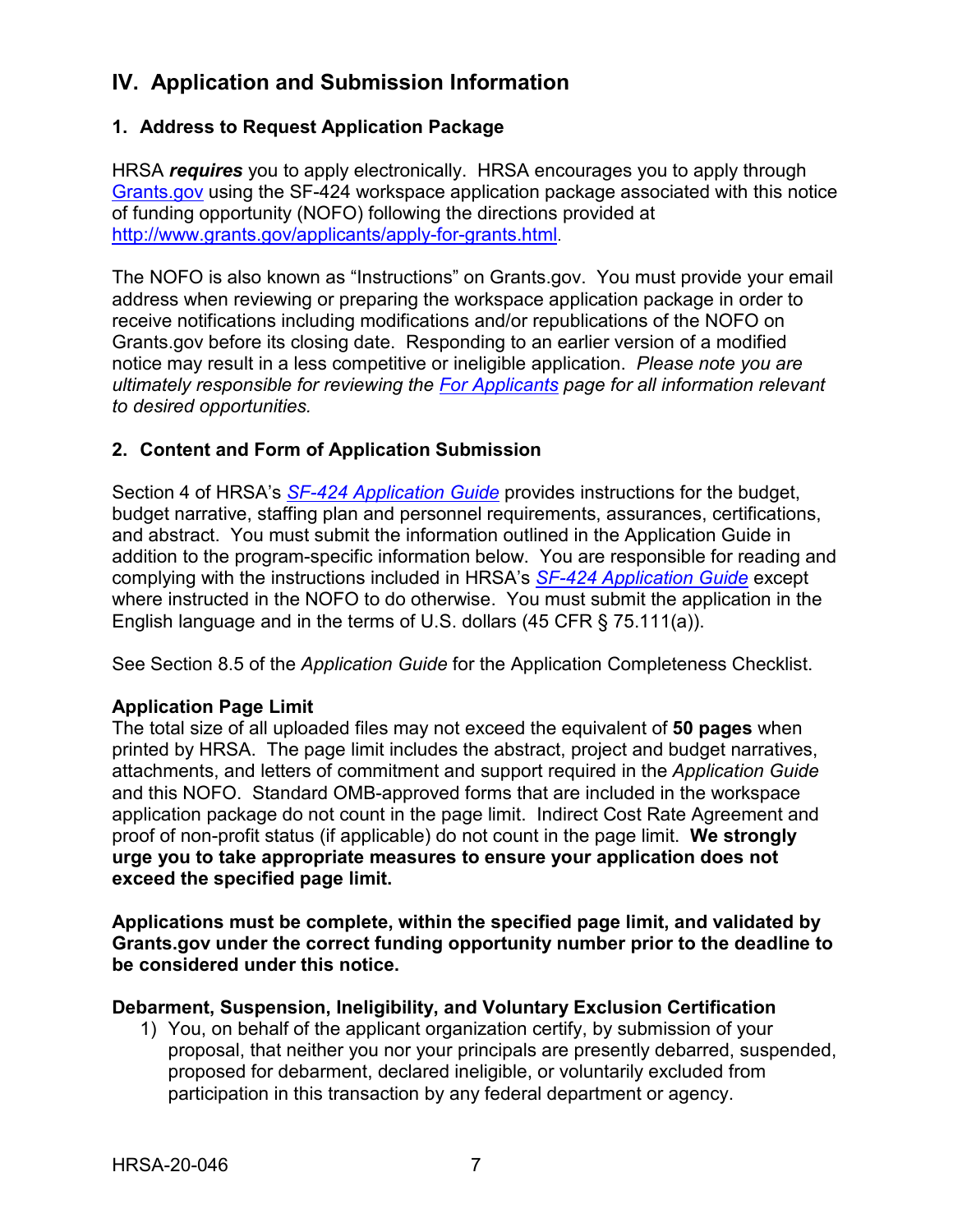- 2) Failure to make required disclosures can result in any of the remedies described in 45 CFR § 75.371, including suspension or debarment. (See also 2 CFR parts 180 and 376, and 31 U.S.C. 3321).
- 3) Where you are unable to attest to the statements in this certification, an explanation shall be included in *Attachment 9: Other Relevant Documents*.

See Section 4.1 viii of HRSA's *SF-424 [Application Guide](http://www.hrsa.gov/grants/apply/applicationguide/sf424guide.pdf)* for additional information on all certifications.

#### **Program-Specific Instructions**

In addition to application requirements and instructions in Section 4 of HRSA's *[SF-424](http://www.hrsa.gov/grants/apply/applicationguide/sf424guide.pdf) [Application Guide](http://www.hrsa.gov/grants/apply/applicationguide/sf424guide.pdf)* (including the budget, budget narrative, staffing plan and personnel requirements, assurances, certifications, and abstract), include the following:

#### <span id="page-11-0"></span>*i. Project Abstract*

See Section 4.1.ix of HRSA's *SF-424 [Application Guide.](http://www.hrsa.gov/grants/apply/applicationguide/sf424guide.pdf)*

#### <span id="page-11-1"></span>*ii. Project Narrative*

This section provides a comprehensive framework and description of all aspects of the proposed project. It should be succinct, self-explanatory, consistent with forms and attachments, and well-organized so that reviewers can understand the proposed project.

Successful applications will contain the information below. Please note that this is not a planning cooperative agreement. After award, recipients are required to conduct work on the project within the first 6 months of the period of performance. Use the following section headers for the narrative:

- *INTRODUCTION -- Corresponds to Section V's Review Criterion [\(1\) Need](#page-21-0)* Briefly describe the purpose of the proposed project, the methods to be used, and the projected outcomes.
- *NEEDS ASSESSMENT -- Corresponds to Section V's Review Criterion [\(1\) Need](#page-21-0)* Outline the needs of the community. Describe and document the target population and its unmet needs in the region. Use and cite demographic data whenever possible to support the information provided. Discuss any relevant barriers that the project hopes to overcome. Address the needs of geneticists, primary and specialty care providers, and families. This section will help reviewers understand the population and health care system that you will serve with the proposed project.
- *METHODOLOGY -- Corresponds to Section V's Review Criterion [\(2\) Response](#page-21-1)* Propose methods that you will use to address the stated needs and meet each of the previously described program purpose, goal, and objectives in this NOFO. As appropriate, include development of effective tools and strategies for ongoing staff training, outreach, collaborations, clear communication, and information sharing/dissemination with efforts to involve patients, families, and communities. If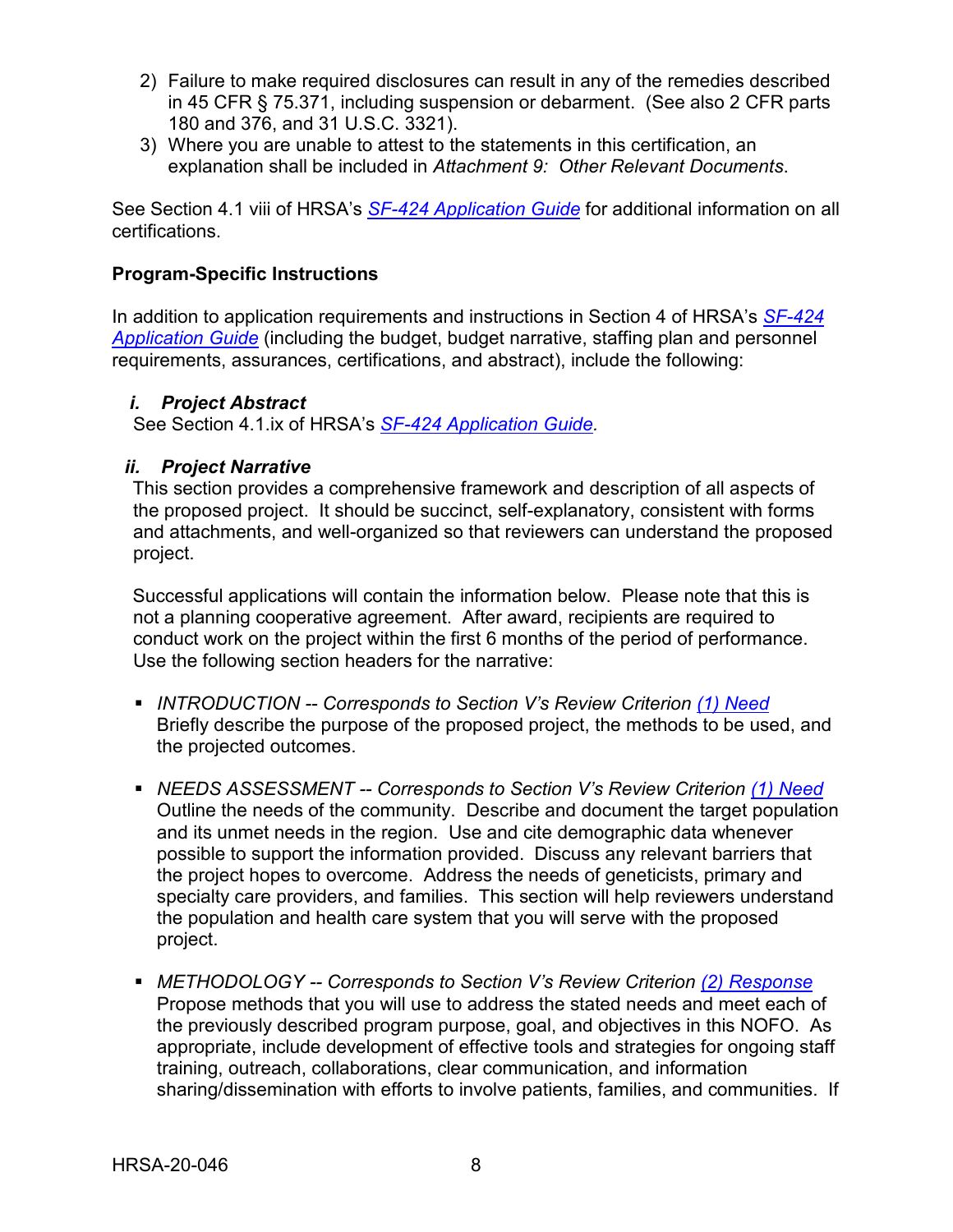applicable, include a plan to disseminate reports, products, and/or project outputs so key target audiences receive the project information.

Include a description of methods that you will use to address the following activities:

#### **1. Support a Regional Infrastructure**

- Provide a draft of a region-specific strategic plan, tailored to one of the seven regions identified in this NOFO, that will address access to genetic services in each state/territory/district of the region, what particular populations will be targeted, and by what methods. The strategic plan will be reviewed by HRSA and finalized 6 months after the start date and reviewed and updated as appropriate at least once a year.
- Establish an advisory committee that is reflective of the region and populations to be served. Be sure to include names and letters of agreement. Activities of the advisory committee may include, but are not limited to:
	- o Providing expertise on the strategic plan for the region;
	- o Identifying underserved populations, regional needs, and resources;
	- o Reviewing resources developed (i.e., web-based resources, fact sheets, etc.);
	- o Reviewing strategies for collecting performance measure data;
	- o Reviewing final data prior to submission to the AIGCC.
- Propose mechanisms to link patients to genetic services. Mechanisms may include, but are not limited to:
	- $\circ$  partnerships and/or contracts as appropriate with academic institutions, health systems, or public health professionals/entities to coordinate access to genetic services;
	- $\circ$  using telehealth or innovative outreach methods to reach patients and providers.
- Propose mechanisms to identify and engage with underserved populations in the region that need access to genetic services.
- Establish communication strategies to share information, successes, and barriers within the region and with the other regions.
- Ensure that individuals or families with genetic conditions or that represent the populations to be served participate in all activities and planning in the region.
- Establish data collection methods and work with the AIGCC on evaluation program activities, including the collection of RGN data and submitting to the AIGCC.
- Partner with stakeholders in the region addressing genomic/genetic services including, but not limited to: HRSA-funded programs such as the Sickle Cell Treatment Demonstration Regional Collaboratives; the Sickle Cell Newborn Screening Program; the Regional Hemophilia Network Program; the Maternal and Child Environmental Health Network; HRSA-Supported Health Centers (funding recipients and lookalikes); the CARES National Interdisciplinary Training Resource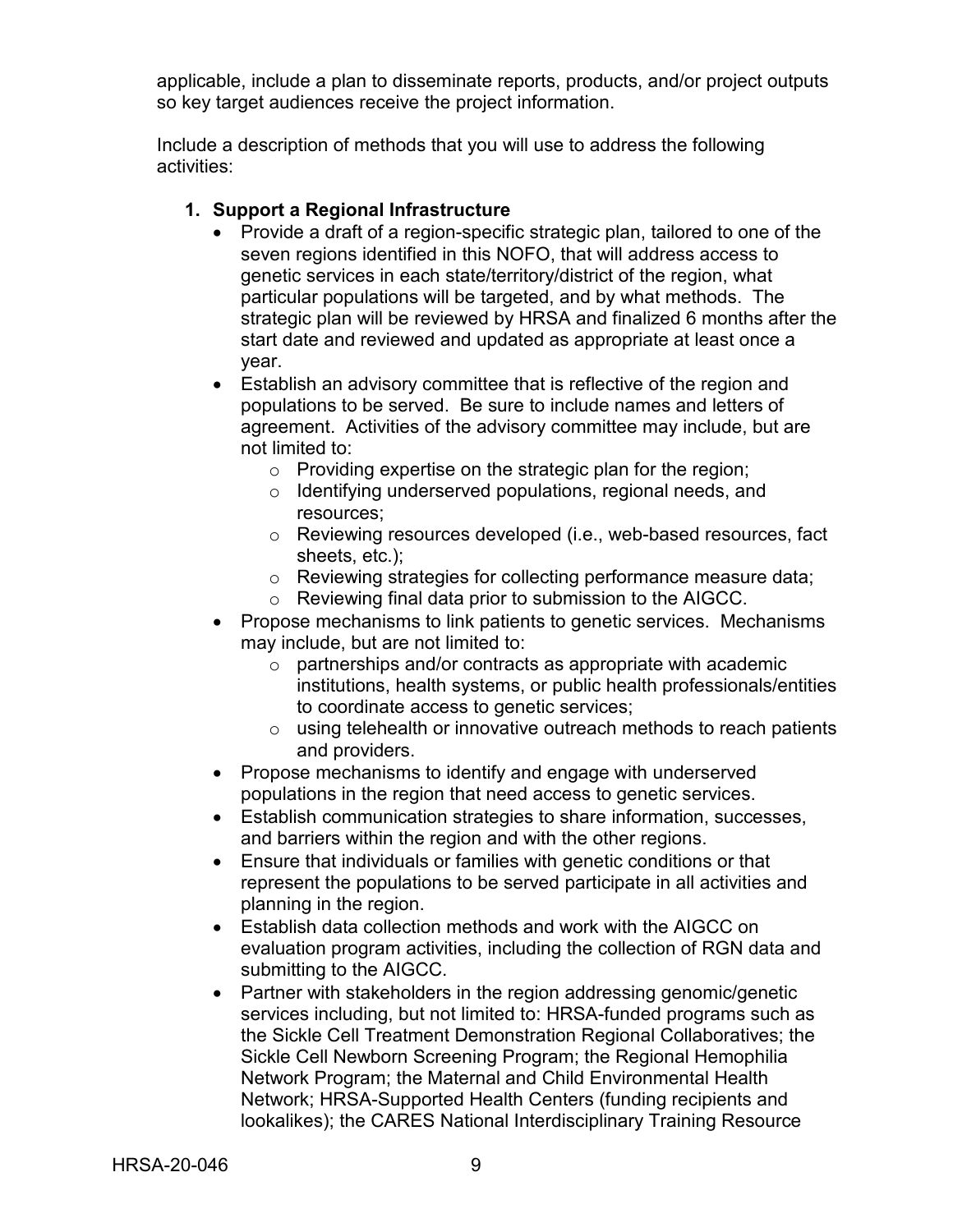Center; Leadership, Education in Neurodevelopmental and Related Disabilities Program (LEND); the Catalyst Center, Improving Financing of Care for Youth and Children with Special Health Care Needs; the Association of Maternal and Child Health Programs (AMCHP); the Association of State and Territorial Health Officials (ASTHO).

- **2. Provide Education-related Activities for Providers, Families and Individuals, and Other Stakeholders**
	- Develop, maintain, and update a regional web-based genetics resource for primary care providers, public health professionals, and individuals with or at risk for genetic conditions and their families.
	- Develop and expand educational resources for primary care providers, in coordination with the AIGCC. Educational resources may include, but are not limited to:
		- o Project Echo-like projects or other e-consults to educate providers on genetic services.
		- o Meetings, webinars, online courses.
	- Provide support to family leaders to participate in RGN activities, including attending annual meetings.
	- Develop educational resources for families in coordination with the National Genetics Education and Family Support Center.
	- Convene an annual regional meeting of partners, other stakeholders, and experts working within the region

### **3. Facilitate the Use of Telehealth and Telemedicine in Genetics**

- Provide technical assistance (TA) to geneticists, and primary and specialty care providers on various health information technology, such as telehealth/telemedicine, mobile health (mhealth), etc., to improve practice efficiencies and to link patients to services.
- Facilitate the implementation of telehealth/telemedicine sites that provide services within the region. Provide documentation that shows which clinical sites will be implementing telehealth/telemedicine within the first 6 months of the project.

## **4. Sustainability**

Propose a plan for project sustainability after the period of federal funding ends. HRSA expects recipients to implement a plan for sustaining key elements of their projects, e.g., strategies or services and interventions, which have been effective in improving practices and those that have led to improved outcomes for the target population.

 *WORK PLAN -- Corresponds to Section V's Review Criteria [\(2\) Response](#page-21-1) and [\(4\) Impact](#page-23-0)*

Submit a work plan *(Attachment 1)* that describes the activities or steps you will use to achieve each of the objectives proposed during the entire period of performance in the Methodology section. Use a time line that includes each activity and identifies responsible staff. As appropriate, identify meaningful support and collaboration with key stakeholders in planning, designing, and implementing all activities, including developing the application. This is not a planning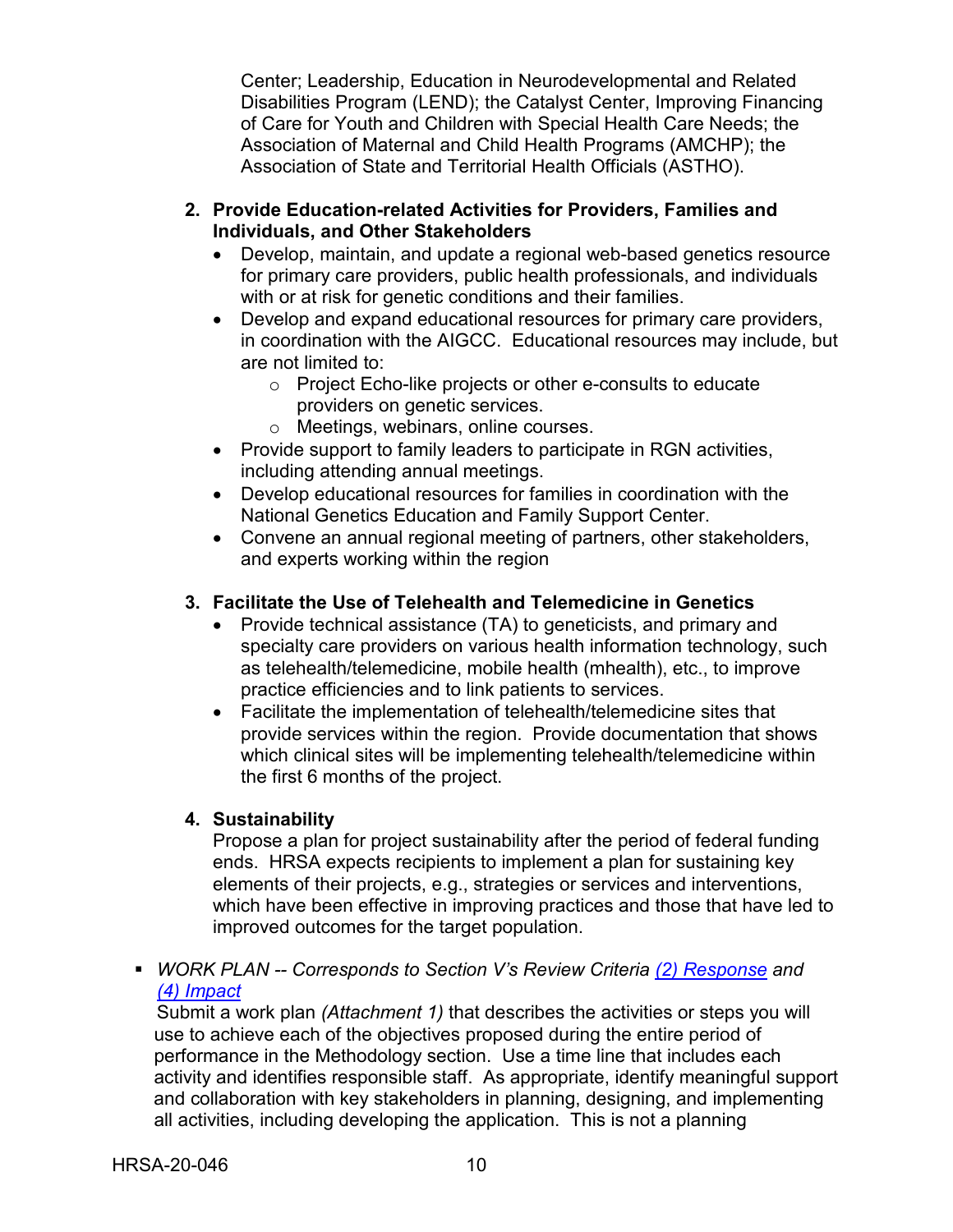cooperative agreement; therefore, the work plan may not include planning activities that take the entire first year of the period of performance. Propose activities that you will implement within the first 6 months of the period of performance.

#### **Logic Models**

Submit **a logic model** *(Attachment 1)* **for designing and managing the project.** A logic model is a one-page diagram that presents the conceptual framework for a proposed project and explains the links among program elements. While there are many versions of logic models, for the purposes of this notice, the logic model should summarize the connections between the:

- Goals of the project (e.g., objectives, reasons for proposing the intervention, if applicable);
- Assumptions (e.g., beliefs about how the program will work and support resources. Base assumptions on research, best practices, and experience.);
- Inputs (e.g., organizational profile, collaborative partners, key personnel, budget, other resources);
- Target population (e.g., the individuals to be served);
- Activities (e.g., approach, listing key intervention, if applicable);
- Outputs (i.e., the direct products of program activities); and
- Outcomes (i.e., the results of a program, typically describing a change in people or systems).

Although there are similarities, a logic model is not a work plan. A work plan is an "action" guide with a time line used during program implementation; the work plan provides the "how to" steps. You can find additional information on developing logic models at the following website:

[http://www.acf.hhs.gov/sites/default/files/fysb/prep-logic-model-ts.pdf.](http://www.acf.hhs.gov/sites/default/files/fysb/prep-logic-model-ts.pdf)

 *RESOLUTION OF CHALLENGES -- Corresponds to Section V's Review Criterion [\(2\) Response](#page-21-1)*

Discuss challenges that you are likely to encounter in designing and implementing the activities described in the work plan, and approaches that you will use to resolve such challenges.

 *EVALUATION AND TECHNICAL SUPPORT CAPACITY -- Corresponds to Section V's Review Criteria [\(3\) Evaluative Measures](#page-23-1) and* 

*[\(5\) Resources/Capabilities](#page-23-2)*

Describe the plan for the program performance evaluation that will contribute to continuous quality improvement. The program performance evaluation should monitor ongoing processes and the progress towards the goals and objectives of the project. Include descriptions of the inputs (e.g., organizational profile, collaborative partners, key personnel, budget, and other resources), key processes, and expected outcomes of the funded activities.

Describe the systems and processes that will support your organization's performance management requirements through effective tracking of performance outcomes, including a description of how the organization will collect and manage data (e.g., assigned skilled staff, data management software) in a way that allows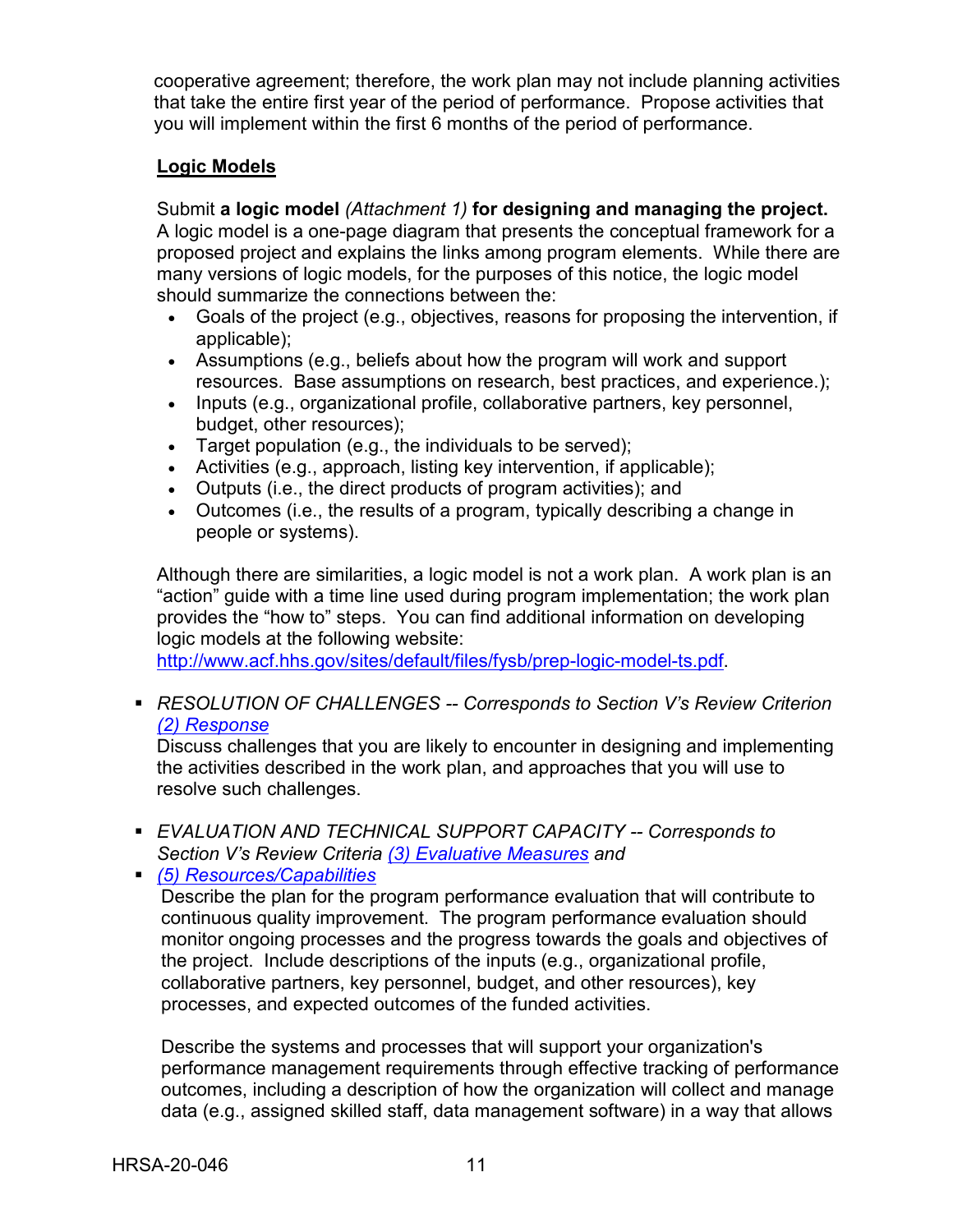for accurate and timely reporting of performance outcomes. Describe current experience, skills, knowledge, including individuals on staff, materials published, and previous work of a similar nature. As appropriate, describe the data collection strategy to collect, analyze, and track data to measure process and impact/outcomes, and explain how the data will be used to inform program development and service delivery. Describe any potential obstacles for implementing the program performance evaluation and your plan to address those obstacles.

Within the proposed evaluation plan, keep in mind that the following should also be tracked and reported in the annual progress report during the period of performance.

- Number of providers, individuals, and families that received education or training on genetics from the RGN program
- Number of resources on genetics used/accessed from the RGN program
- Number of patients for whom the RGN program facilitated connections to a geneticist
- Number of providers trained in an RGN-supported event that focuses on telehealth modalities for genetics
- Number of RGN sites that use telehealth modalities
- Number of patients for whom telehealth modalities for genetics were used
- *ORGANIZATIONAL INFORMATION -- Corresponds to Section V's Review Criterion [\(5\) Resources/Capabilities](#page-23-2)*

Succinctly describe your organization's current mission and structure, scope of current activities, and how these elements all contribute to the organization's ability to conduct the program requirements and meet program expectations. Include an organizational chart *(Attachment 5)*. Discuss how the organization will follow the approved plan, as outlined in the application, properly account for the federal funds, and document all costs to avoid audit findings. Describe how you will routinely assess and improve the unique needs of target populations of the communities served.

#### **NARRATIVE GUIDANCE**

To ensure that you fully address the review criteria, this table provides a crosswalk between the narrative language and where each section falls within the review criteria. Any attachments referenced in a narrative section may be considered during the objective review.

| <b>Narrative Section</b>        | <b>Review Criteria</b>      |
|---------------------------------|-----------------------------|
| Introduction                    | $(1)$ Need                  |
| <b>Needs Assessment</b>         | (1) Need                    |
| Methodology                     | (2) Response                |
| Work Plan                       | (2) Response and (4) Impact |
| <b>Resolution of Challenges</b> | (2) Response                |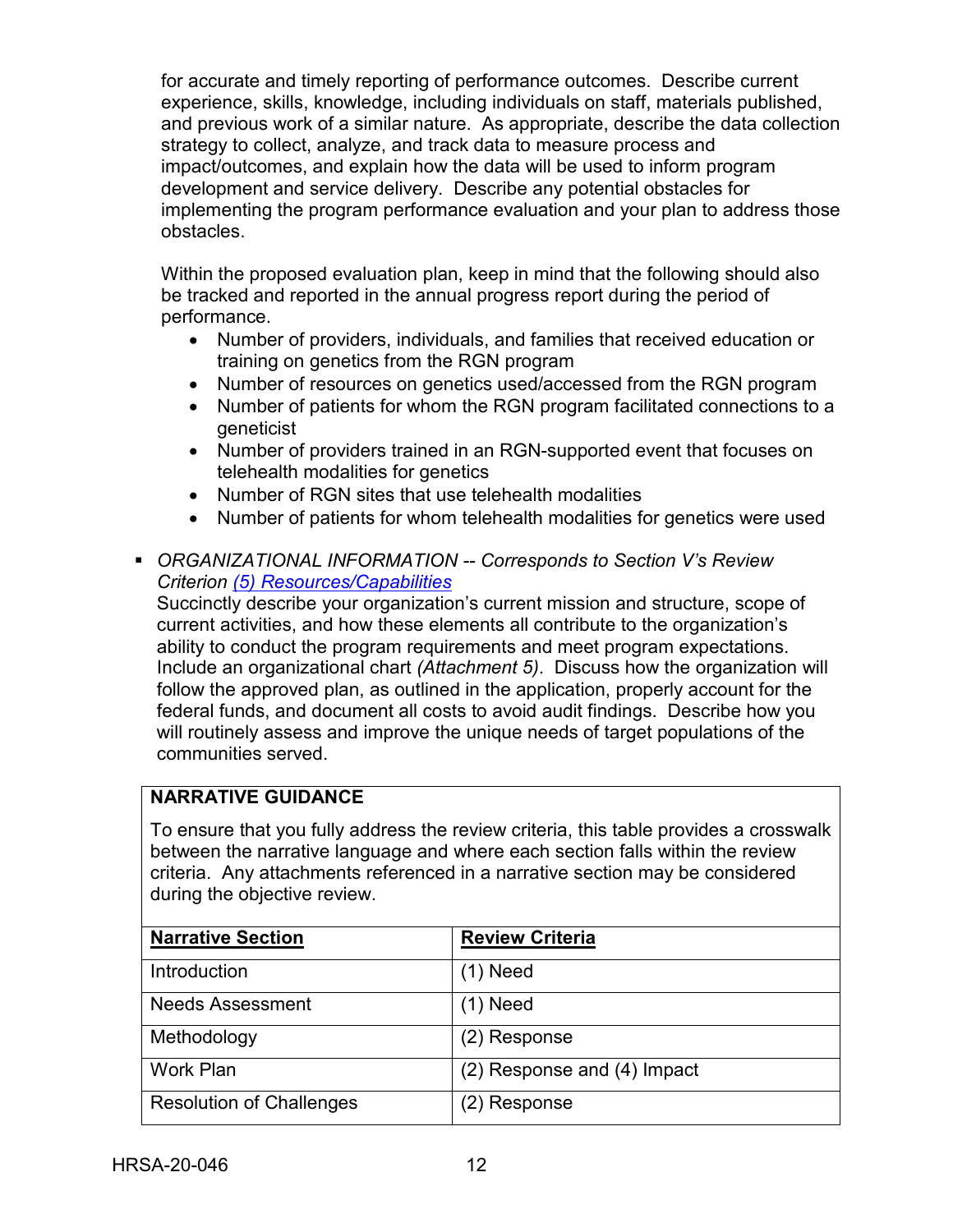| <b>Evaluation and Technical Support</b> | (3) Evaluative Measures and                                                                                                                                              |
|-----------------------------------------|--------------------------------------------------------------------------------------------------------------------------------------------------------------------------|
| Capacity                                | (5) Resources/Capabilities                                                                                                                                               |
| Organizational Information              | (5) Resources/Capabilities                                                                                                                                               |
| <b>Budget and Budget Narrative</b>      | (6) Support Requested – the budget section<br>should include sufficient justification to allow<br>reviewers to determine the reasonableness<br>of the support requested. |

#### <span id="page-16-0"></span>*iii. Budget*

See Section 4.1.iv of HRSA's *SF-424 [Application Guide.](http://www.hrsa.gov/grants/apply/applicationguide/sf424guide.pdf)* Please note: the directions offered in the SF-424 Application Guide may differ from those offered by Grants.gov. Follow the instructions included in the Application Guide and the additional budget instructions provided below. A budget that follows the Application Guide will ensure that, if HRSA selects the application for funding, you will have a well-organized plan and by carefully following the approved plan can avoid audit issues during the implementation phase.

**Reminder:** The Total Project or Program Costs are the total allowable costs (inclusive of direct **and** indirect costs) incurred by the recipient to carry out a HRSAsupported project or activity. Total project or program costs include costs charged to the award and costs borne by the recipient to satisfy a matching or cost-sharing requirement, as applicable.

The Department of Defense and Labor, Health and Human Services, and Education Appropriations Act, 2019 and Continuing Appropriations Act, 2019 (P.L. 115-245), Division B, § 202 states, "None of the funds appropriated in this title shall be used to pay the salary of an individual, through a grant or other extramural mechanism, at a rate in excess of Executive Level II." See Section 4.1.iv Budget – Salary Limitation of HRSA's *SF-424 [Application Guide](http://www.hrsa.gov/grants/apply/applicationguide/sf424guide.pdf)* for additional information. Note that these or other salary limitations may apply in the following FY, as required by law.

#### <span id="page-16-1"></span>*iv. Budget Narrative*

See Section 4.1.v. of HRSA's *SF-424 [Application Guide.](http://www.hrsa.gov/grants/apply/applicationguide/sf424guide.pdf)*

In addition, the Regional Genetics Networks program requires funding for the following activities:

- Convening annual regional meeting
- Supporting travel for RGN key personnel including Co-Program Directors and Program Manager, to an annual meeting of RGN Program Directors/Managers conducted by AIGCC
- Supporting travel for family leaders to attend RGN regional annual meetings
- Implementing and/or supporting telehealth/telemedicine sites. Examples may include purchase of equipment and salary support. Please note that funds under this award may not be used to provide services to patients.

#### <span id="page-16-2"></span>*v. Program-Specific Forms*

Program-specific forms are not required for this application.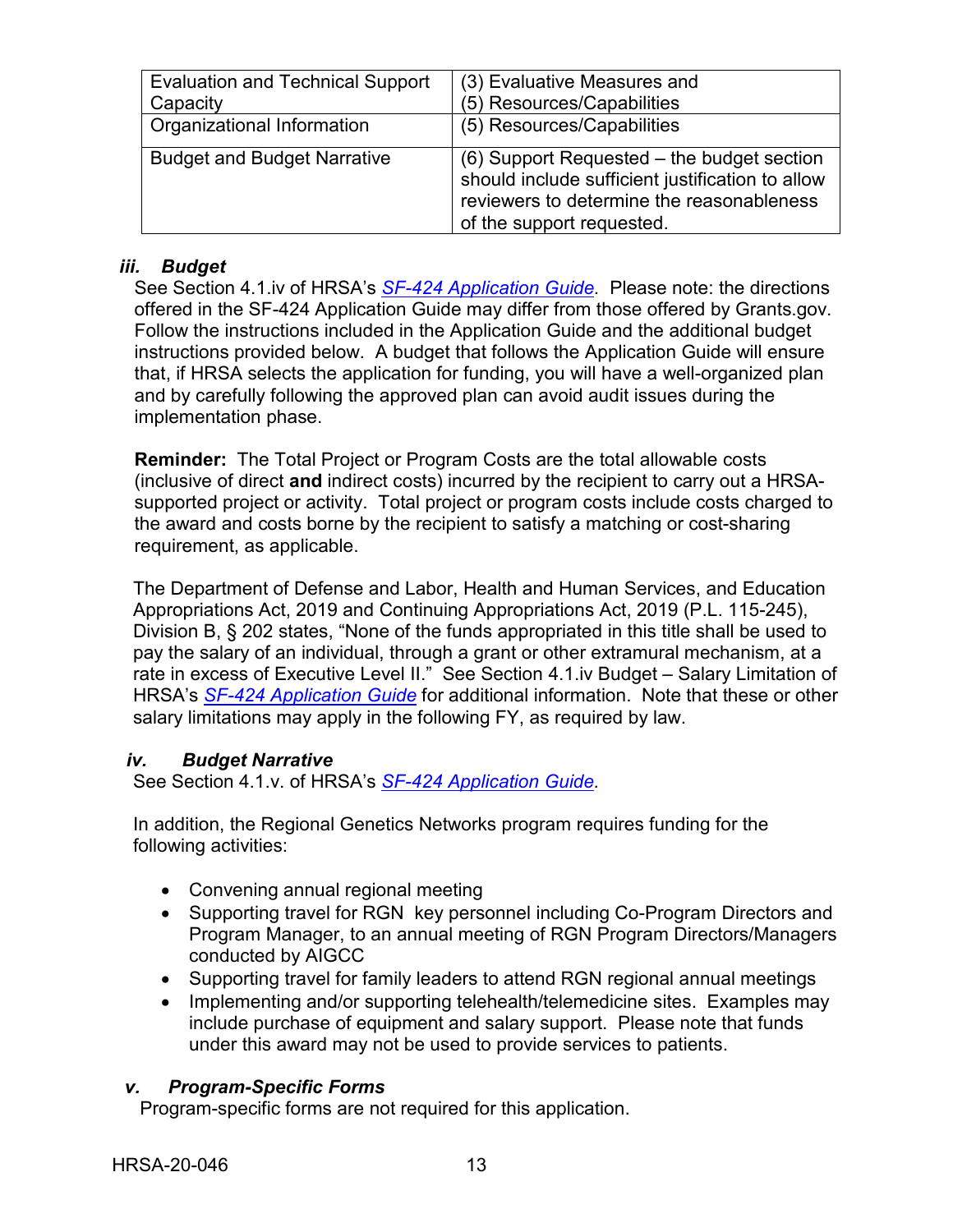#### <span id="page-17-0"></span>*vi. Attachments*

Provide the following items in the order specified below to complete the content of the application. **Unless otherwise noted, attachments count toward the application page limit.** Indirect cost rate agreements and proof of non-profit status (if applicable) will not count toward the page limit. You must clearly label **each attachment**.

#### *Attachment 1: Work Plan*

Attach the work plan for the project that includes all information detailed in [Section IV.2.ii. Project Narrative.](#page-11-1) Also include the required logic model in this attachment. If you will make subawards or expend funds on contracts, describe how your organization will ensure proper documentation of funds.

#### *Attachment 2: Staffing Plan and Job Descriptions for Key Personnel (see Section 4.1. of* HRSA's *SF-424 [Application Guide\)](http://www.hrsa.gov/grants/apply/applicationguide/sf424guide.pdf)*

Keep each job description to one page in length as much as is possible. Include the role, responsibilities, and qualifications of proposed project staff. Also, please include a description of your organization's timekeeping process to ensure that you will comply with the federal standards related to documenting personnel costs.

#### *Attachment 3: Biographical Sketches of Key Personnel*

Include biographical sketches for persons occupying the key positions described in Attachment 2, not to exceed two pages in length per person. In the event that a biographical sketch is included for an identified individual not yet hired, include a letter of commitment from that person with the biographical sketch.

#### *Attachment 4: Letters of Agreement, Memoranda of Understanding, and/or Description(s) of Proposed/Existing Contracts (project-specific)*

Provide any documents that describe working relationships between your organization and other entities and programs cited in the proposal. Documents that confirm actual or pending contractual or other agreements should clearly describe the roles of the contractors and any deliverable. Make sure any letters of agreement are signed and dated.

#### *Attachment 5: Project Organizational Chart*

Provide a one-page figure that depicts the organizational structure of the project.

#### *Attachment 6: Tables, Charts, etc.*

To give further details about the proposal (e.g., Gantt or PERT charts, flow charts).

# *Attachment 7: Progress Report*

#### **(FOR COMPETING CONTINUATIONS ONLY)**

A well-documented progress report is a required and important source of material for HRSA in preparing annual reports, planning programs, and communicating program-specific accomplishments. The accomplishments of competing continuation applicants are carefully considered; therefore, you should include previously stated goals and objectives in your application and emphasize the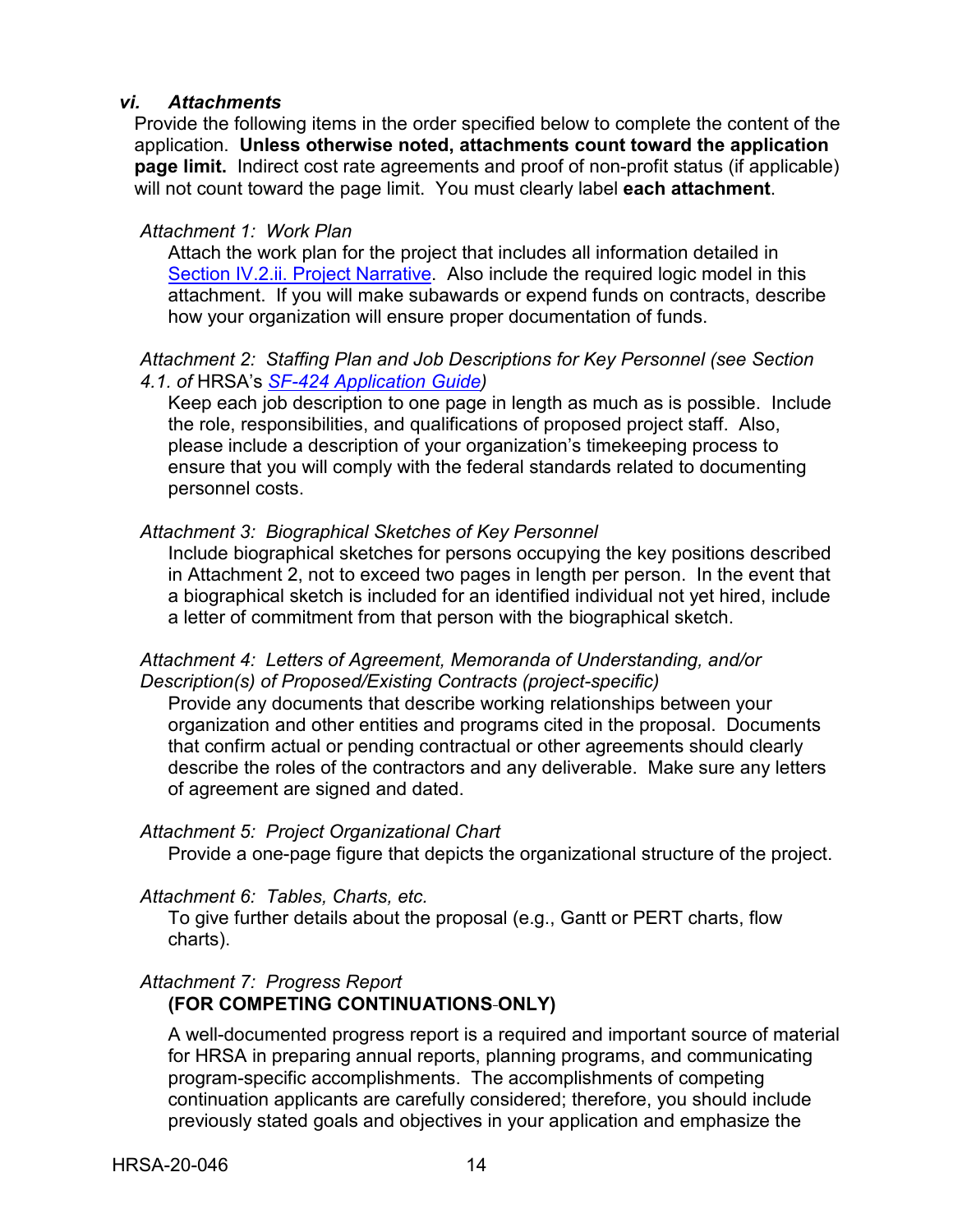progress made in attaining these goals and objectives. HRSA program staff reviews the progress report after the Objective Review Committee evaluates the competing continuation applications.

The progress report should be a brief presentation of the accomplishments, in relation to the objectives of the program during the current period of performance. The report should include:

- (1) The period covered (dates).
- (2) Specific objectives Briefly summarize the specific objectives of the project.
- (3) Results Describe the program activities conducted for each objective. Include both positive and negative results or technical problems that may be important. Competing Continuation applicants should include data collected during the current project.

*Attachment 8: Assurances as detailed in the [APPROVAL FACTORS](#page-9-1) section. Briefly describe (not more than one page) how program activities support or will support the ACHDNC guidelines and recommendations.*

*Attachments 9 – 15: Other Relevant Documents* Include here any other documents that are relevant to the application, including letters of support. Letters of support must be dated and specifically indicate a commitment to the project/program (in-kind services, dollars, staff, space, equipment, etc.).

#### <span id="page-18-0"></span>**3. Dun and Bradstreet Data Universal Numbering System (DUNS) Number and System for Award Management**

You must obtain a valid DUNS number, also known as the Unique Entity Identifier, for your organization/agency and provide that number in the application. You must also register with the System for Award Management (SAM) and continue to maintain active SAM registration with current information at all times during which you have an active federal award or an application or plan under consideration by an agency (unless the applicant is an individual or federal agency that is exempted from those requirements under 2 CFR § 25.110(b) or (c), or has an exception approved by the agency under 2 CFR § 25.110(d))**.**

HRSA may not make an award to an applicant until the applicant has complied with all applicable DUNS and SAM requirements and, if an applicant has not fully complied with the requirements by the time HRSA is ready to make an award, HRSA may determine that the applicant is not qualified to receive an award and use that determination as the basis for making an award to another applicant.

If you have already completed Grants.gov registration for HRSA or another federal agency, confirm that the registration is still active and that the Authorized Organization Representative (AOR) has been approved.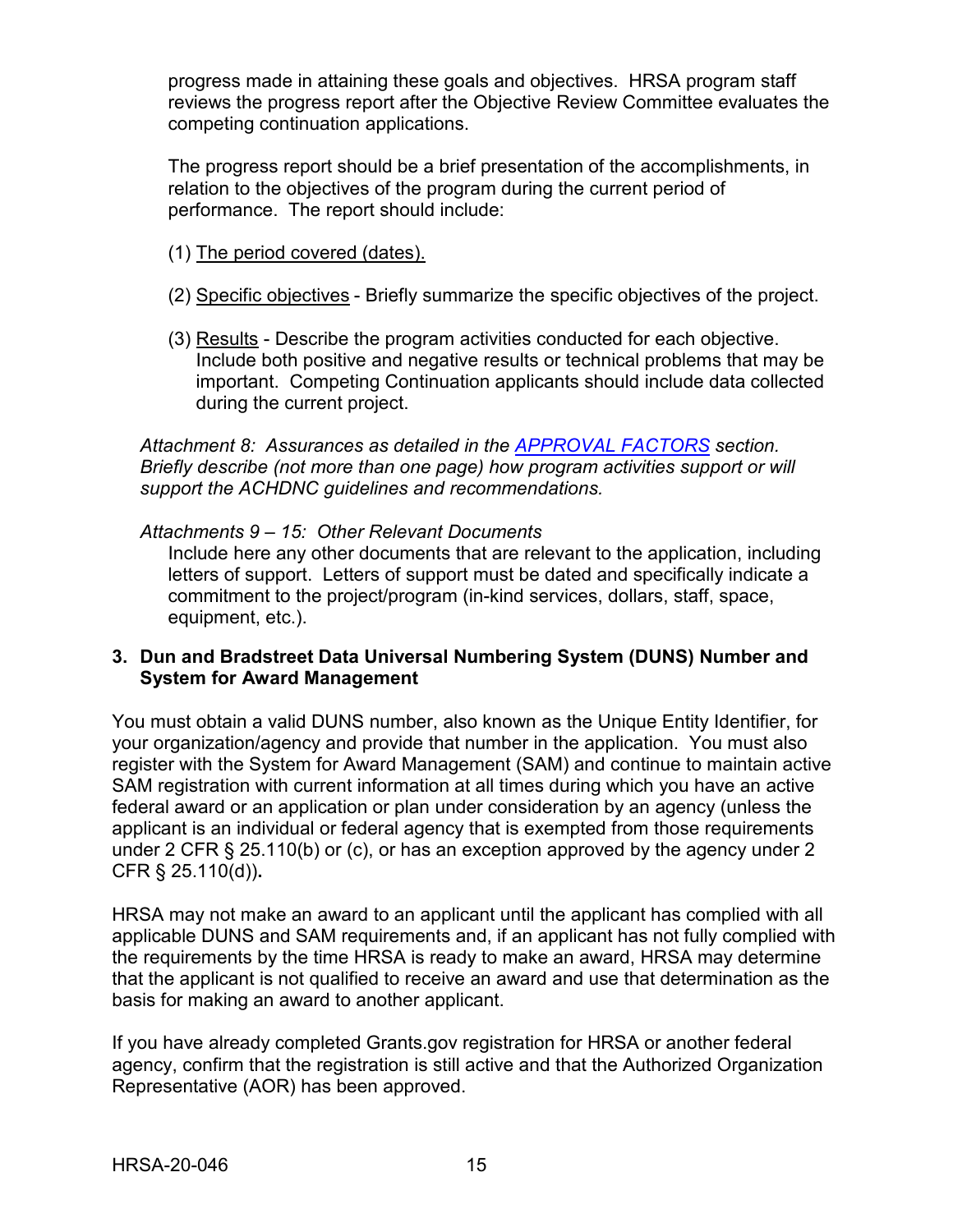The Grants.gov registration process requires information in three separate systems:

- Dun and Bradstreet [\(http://www.dnb.com/duns-number.html\)](http://www.dnb.com/duns-number.html)
- System for Award Management (SAM) [\(https://www.sam.gov\)](https://www.sam.gov/)
- Grants.gov [\(http://www.grants.gov/\)](http://www.grants.gov/)

For further details, see Section 3.1 of HRSA's *SF-424 [Application Guide.](http://www.hrsa.gov/grants/apply/applicationguide/sf424guide.pdf)*

**[SAM.GOV](http://sam.gov/) ALERT:** For your SAM.gov registration, you must submit a [notarized letter](https://www.fsd.gov/fsd-gov/answer.do?sysparm_kbid=d2e67885db0d5f00b3257d321f96194b&sysparm_search=kb0013183) appointing the authorized Entity Administrator. The review process changed for the Federal Assistance community on June 11, 2018.

In accordance with the Federal Government's efforts to reduce reporting burden for recipients of federal financial assistance, the general certification and representation requirements contained in the Standard Form 424B (SF-424B) – Assurances – Non-Construction Programs, and the Standard Form 424D (SF-424D) – Assurances – Construction Programs, have been standardized federal-wide. Effective January 1, 2020, the updated common certification and representation requirements will be stored and maintained within SAM. Organizations or individuals applying for federal financial assistance as of January 1, 2020, must validate the federally required common certifications and representations annually through SAM located at [SAM.gov.](https://www.sam.gov/)

**If you fail to allow ample time to complete registration with SAM or Grants.gov, you will not be eligible for a deadline extension or waiver of the electronic submission requirement.**

#### <span id="page-19-0"></span>**4. Submission Dates and Times**

#### **Application Due Date**

The due date for applications under this NOFO is *January 14, 2020 at 11:59 p.m. ET*. HRSA suggests submitting applications to Grants.gov at least **3 calendar days before the deadline** to allow for any unforeseen circumstances. See Section 8.2.5 – Summary of emails from Grants.gov of HRSA's *[SF-424 Application Guide](http://www.hrsa.gov/grants/apply/applicationguide/sf424guide.pdf)* for additional information.

#### <span id="page-19-1"></span>**5. Intergovernmental Review**

The Regional Genetics Networks program is not a program subject to the provisions of Executive Order 12372, as implemented by 45 CFR part 100.

See Section 4.1 ii of HRSA's *SF-424 [Application Guide](http://www.hrsa.gov/grants/apply/applicationguide/sf424guide.pdf)* for additional information.

#### <span id="page-19-2"></span>**6. Funding Restrictions**

You may request funding for a period of performance of up to 4 years, at no more than \$600,000 per year (inclusive of direct **and** indirect costs). The FY 2020 President's Budget does not request funding for this program. This program notice is subject to the appropriation of funds, and is a contingency action taken to ensure that, should funds become available for this purpose, HRSA can process applications and award funds in a timely manner. Awards to support projects beyond the first budget year will be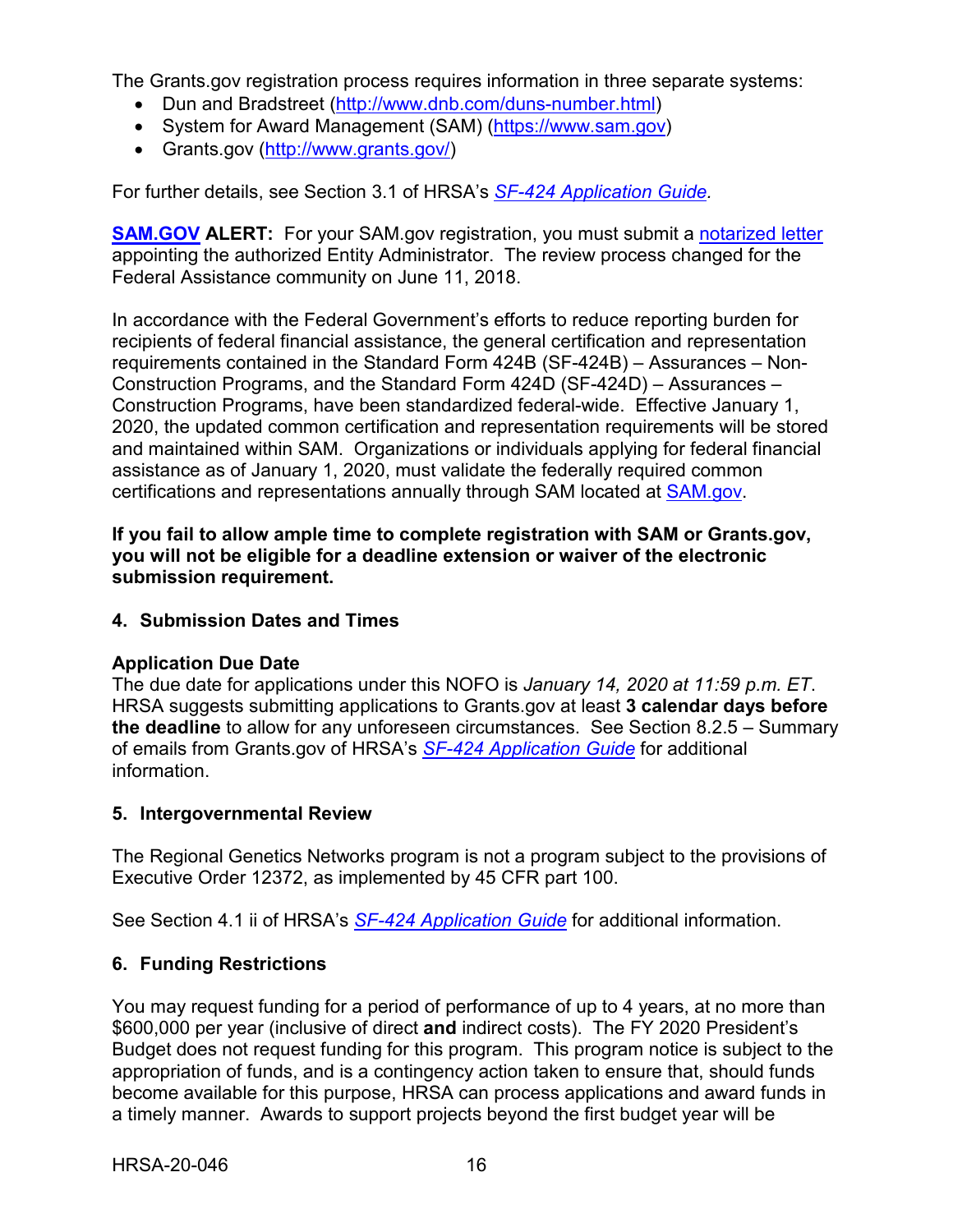contingent upon Congressional appropriation, satisfactory progress in meeting the project's objectives, and a determination that continued funding would be in the best interest of the Federal Government.

The General Provisions in Division B of the Department of Defense and Labor, Health and Human Services, and Education Appropriations Act, 2019 and Continuing Appropriations Act, 2019 (P.L. 115-245) are in effect at the time this NOFO is posted. Please see Section 4.1 of HRSA's *SF-424 [Application Guide](http://www.hrsa.gov/grants/apply/applicationguide/sf424guide.pdf)* for additional information. Awards will be made subsequent to enactment of the FY 2020 appropriation. The NOA will reference the FY 2020 appropriation act and any restrictions that may apply. Note that these or other restrictions may be updated, as required by law, upon enactment of a FY 2020 appropriations act.

You cannot use funds under this notice for the following purposes:

• Foreign travel: Any foreign travel request (using federal award dollars or program income) must be submitted to HRSA for approval through the [Electronic](https://grants.hrsa.gov/2010/WebEPSExternal/Interface/Common/AccessControl/Login.aspx)  [Handbooks](https://grants.hrsa.gov/2010/WebEPSExternal/Interface/Common/AccessControl/Login.aspx) (EHBs) under Prior Approval – Other.

Per legislation, an eligible entity may not use amounts received to—

- 1) provide cash payments to or on behalf of affected individuals;
- 2) provide inpatient services;
- 3) purchase land or make capital improvements to property; or
- 4) provide for proprietary research or training.

You are required to have the necessary policies, procedures, and financial controls in place to ensure that your organization complies with all legal requirements and restrictions applicable to the receipt of federal funding including statutory restrictions on use of funds for lobbying, executive salaries, gun control, abortion, etc. Like those for all other applicable grants requirements, the effectiveness of these policies, procedures, and controls is subject to audit.

All program income generated as a result of awarded funds must be used for approved project-related activities. The program income alternative applied to the award(s) under the program will be the addition/additive alternative. You can find post-award requirements for program income at [45 CFR § 75.307.](https://www.ecfr.gov/cgi-bin/retrieveECFR?gp=1&SID=4d52364ec83fab994c665943dadf9cf7&ty=HTML&h=L&r=PART&n=pt45.1.75)

## <span id="page-20-0"></span>**V. Application Review Information**

#### <span id="page-20-1"></span>**1. Review Criteria**

HRSA has procedures for assessing the technical merit of applications to provide for an objective review and to assist you in understanding the standards against which your application will be reviewed. HRSA has critical indicators for each review criterion to assist you in presenting pertinent information related to that criterion and to provide the reviewer with a standard for evaluation.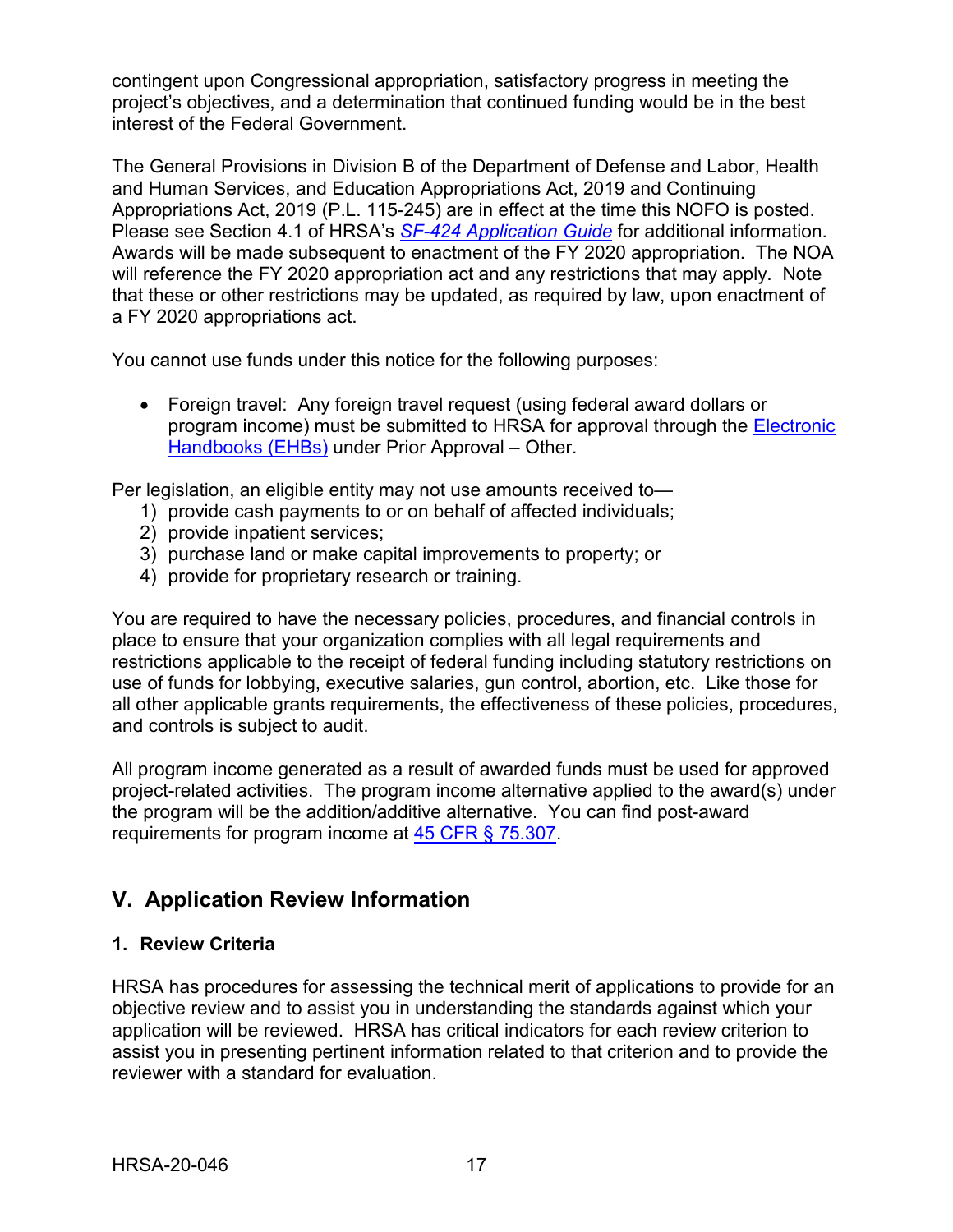These criteria are the basis upon which the reviewers will evaluate and score the merit of the application. The entire proposal will be considered during objective review, except for the progress report submitted with a competing continuation application, which will be reviewed by HRSA program staff after the objective review process.

Review criteria are used to review and rank applications. The RGN program has six review criteria. See the review criteria outlined below with specific detail and scoring points.

For each review criterion, the reviewer will consider the thoroughness of the approach and methods, how effectively the proposal addresses the issues, and how the proposed activities are feasible and achievable.

<span id="page-21-0"></span>*Criterion 1: NEED (10 points) – Corresponds to Section IV's Needs Assessment*

- The extent to which the application effectively demonstrates the problem and associated contributing factors to the problem.
- Sufficient demonstration of the needs of geneticists, primary and specialty care providers, and families.
- The quality of the description and documentation of the target population and its unmet needs.
- Sufficient demonstration of demographic data to support the information provided.
- Sufficient identification and discussion of relevant barriers that the project hopes to overcome.

#### <span id="page-21-1"></span>*Criterion 2: RESPONSE (35 points) – Corresponds to Section IV's Methodology, Work Plan, and Resolution of Challenges*

The extent to which the proposed project effectively responds to the ["Purpose"](#page-4-0) included in the program description. The strength of the proposed goals and objectives and their relationship to the identified project. The extent to which the activities (scientific or other) described in the application are capable of effectively addressing the problem and attaining the project objectives.

#### *Methodology (25 points)*

The strength, completeness, and feasibility of the applicant's approach to:

## **1. Supporting a Regional Infrastructure (10 points)**

- o Creating a region-specific strategic plan to be reviewed and updated as appropriate at least once a year. Was a draft of the strategic plan included in the application? How was it developed? Were stakeholders included? Is it achievable within the period of performance?
- o Establishing an advisory committee that is reflective of the region and populations to be served. Members should be identified and letters of agreement included in the application. Is it clear how the advisory committee will be used to guide regional goals and activities?
- o Developing mechanisms to identify and engage with underserved populations in the region that need access to genetic services. Will the proposal result in patients getting access to services?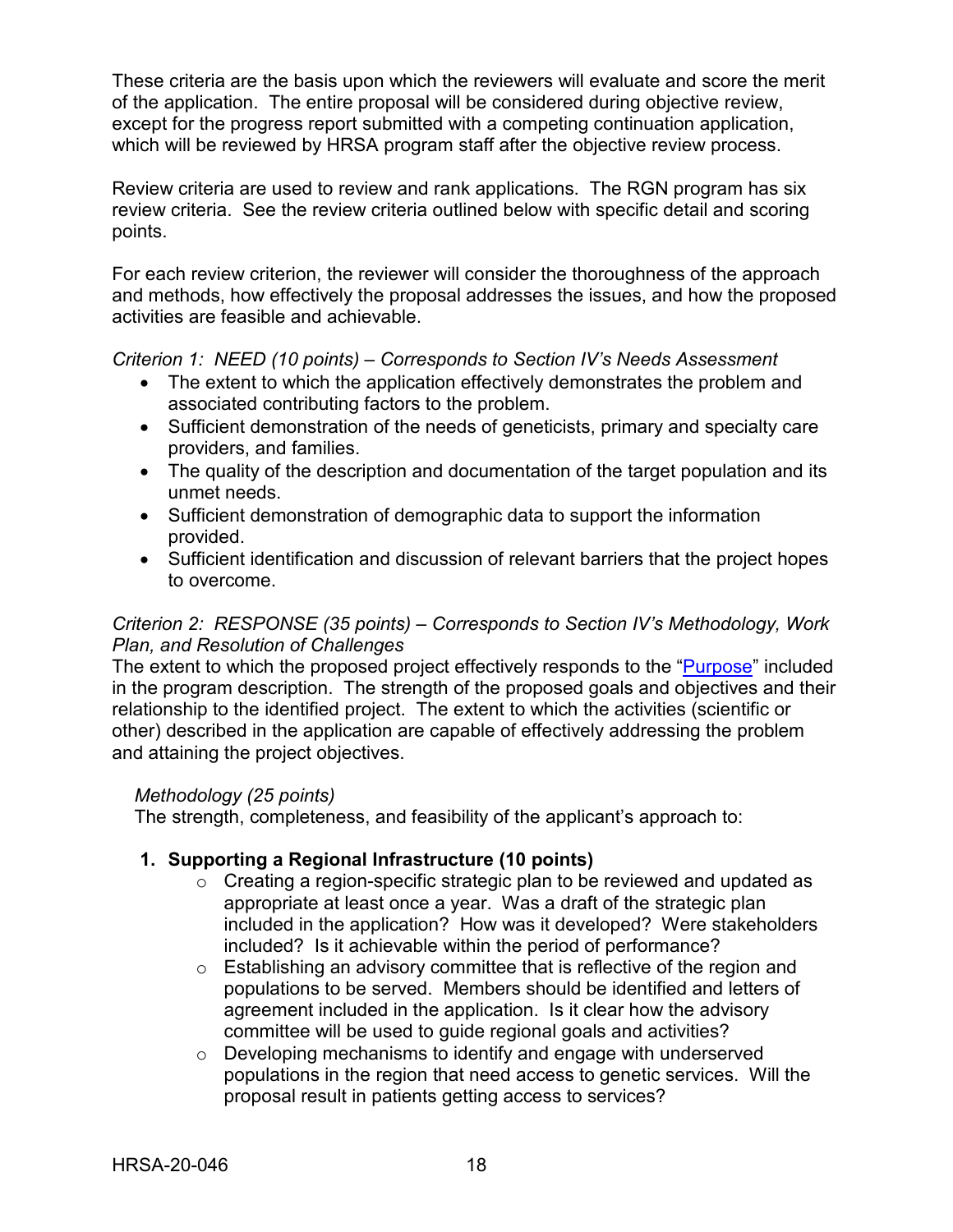- o Proposing mechanisms to link patients to genetic services. Are the mechanisms achievable and result in increase in patients receiving genetic services?
- o Establishing communication strategies to share information, successes, and barriers within the region and with the other regions.
- o Ensuring that individuals or families with genetic conditions or that represent the populations to be served participate in meaningfully ways in all activities and planning in the region.
- o Establishing feasible data collection methods and work with the AIGCC on evaluation program activities, including the collection and submission of RGN data to the AIGCC.
- o Partnering with stakeholders addressing genomic/genetic services. How will partners be incorporated into RGN activities?

#### **2. Providing Education-related Activities for Providers, Families, Individuals, and Other Stakeholders (5 points)**

- o Developing, maintaining, and updating a regional web-based genetics resource for primary care providers, public health professionals, and individuals with or at risk for genetic conditions and their families. How will content be identified? How will the website be evaluated?
- o Developing educational resources for primary care providers, in coordination with the AIGCC. How will decisions be made about what content to develop? How will it be evaluated?
- o Providing support to family leaders to participate in RGN activities, including attending annual meetings.
- o Developing educational resources for families in coordination with the National Genetics Education and Family Support program. How will decisions be made about what content to develop? How will the resources be evaluated?
- $\circ$  Convening an annual regional meeting of partners, other stakeholders, and experts working within the region.

## **3. Facilitating the Use of Telehealth and Telemedicine in Genetics (5 points)**

- $\circ$  Providing technical assistance (TA) to primary care providers and other specialists on various health information technology, such as telehealth/telemedicine, mobile health (mhealth), etc., to improve practice efficiencies and to reach underserved populations.
- $\circ$  Identifying sites for the implementation of telehealth/telemedicine sites that provide services within the region.

## **4. Sustainability (5 points)**

- $\circ$  Plans for project sustainability after the period of federal funding ends.
- o Plans to sustain key elements of their projects, e.g., strategies or services and interventions, which have been effective in improving practices and those that have led to improved outcomes for the target population.

## *Work Plan (5 points)*

• The reasonableness, feasibility, and effectiveness of the proposed work plan, including the following: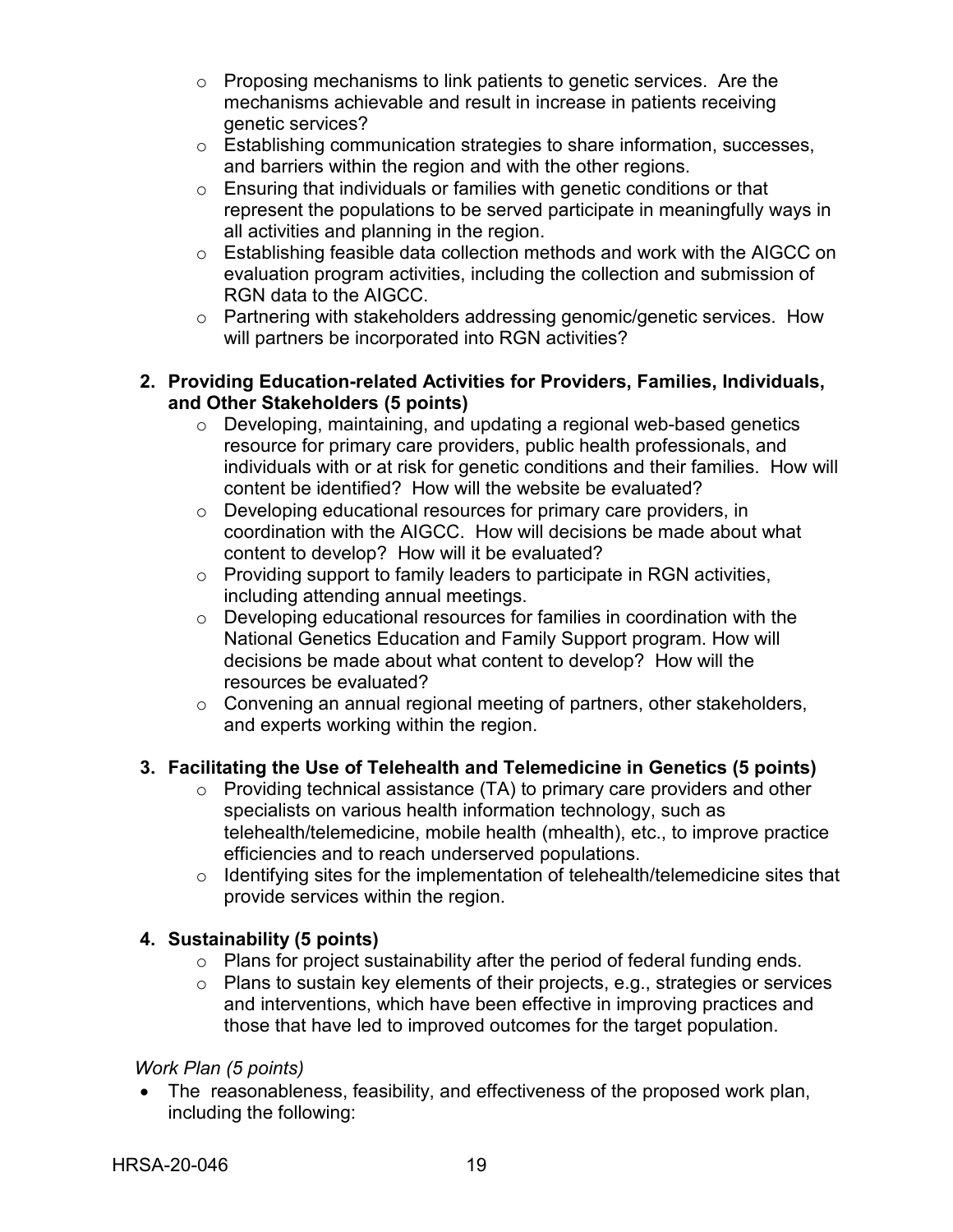- o Describes the activities or steps that will be used to achieve each of the objectives proposed in the Methodology section.
- $\circ$  Describes activities that will be implemented within the first 6 months of the period of performance.
- o Identifies meaningful support and collaboration with key stakeholders in planning, designing, and implementing all activities, including developing the application.

#### *Resolution of Challenges (5 points)*

• The extent to which the applicant effectively discusses potential challenges and approaches to resolve such challenges.

#### <span id="page-23-1"></span>*Criterion 3: EVALUATIVE MEASURES (25 points) – Corresponds to Section IV's Evaluation and Technical Support Capacity*

The strength and effectiveness of the method proposed to monitor and evaluate the project results. Evidence that the evaluative measures will be able to assess: 1) to what extent the program objectives have been met, and 2) to what extent these can be attributed to the project.

The extent to which the applicant:

- Describes a comprehensive plan for the program performance evaluation that will contribute to continuous quality improvement.
- Plans to monitor ongoing processes and the progress towards the goals and objectives of the project.
- Describes feasible systems and processes that will support performance management requirements through effective tracking of performance outcomes, including a description of how the organization will collect and manage data (e.g., assigned skilled staff, data management software) in a way that allows for accurate and timely reporting of performance outcomes.
- Describes current experience, skills, knowledge, materials published, and previous work of a similar nature.
- Describes an effective and achievable data collection strategy to collect, analyze, and track data to measure process and impact/outcomes, and explains how data will be used to inform program development and service delivery.
- Thoroughly describes potential obstacles for implementing the program performance evaluation and plans to address those obstacles.

#### <span id="page-23-0"></span>*Criterion 4: IMPACT (10 points) – Corresponds to Section IV's Work Plan*

The extent to which the proposed project has a public health impact and the project will be effective, if funded. This may include: the effectiveness of plans for dissemination of project results, the impact results may have on the community or target population, the extent to which project results may be national in scope, the degree to which the project activities are replicable, and the sustainability of the program beyond the federal funding.

<span id="page-23-2"></span>*Criterion 5: RESOURCES/CAPABILITIES (10 points) – Corresponds to Section IV's Evaluation and Technical Support Capacity and Organizational Information* The extent to which project personnel are qualified by training and/or experience to implement and carry out the project. The capabilities of the applicant organization and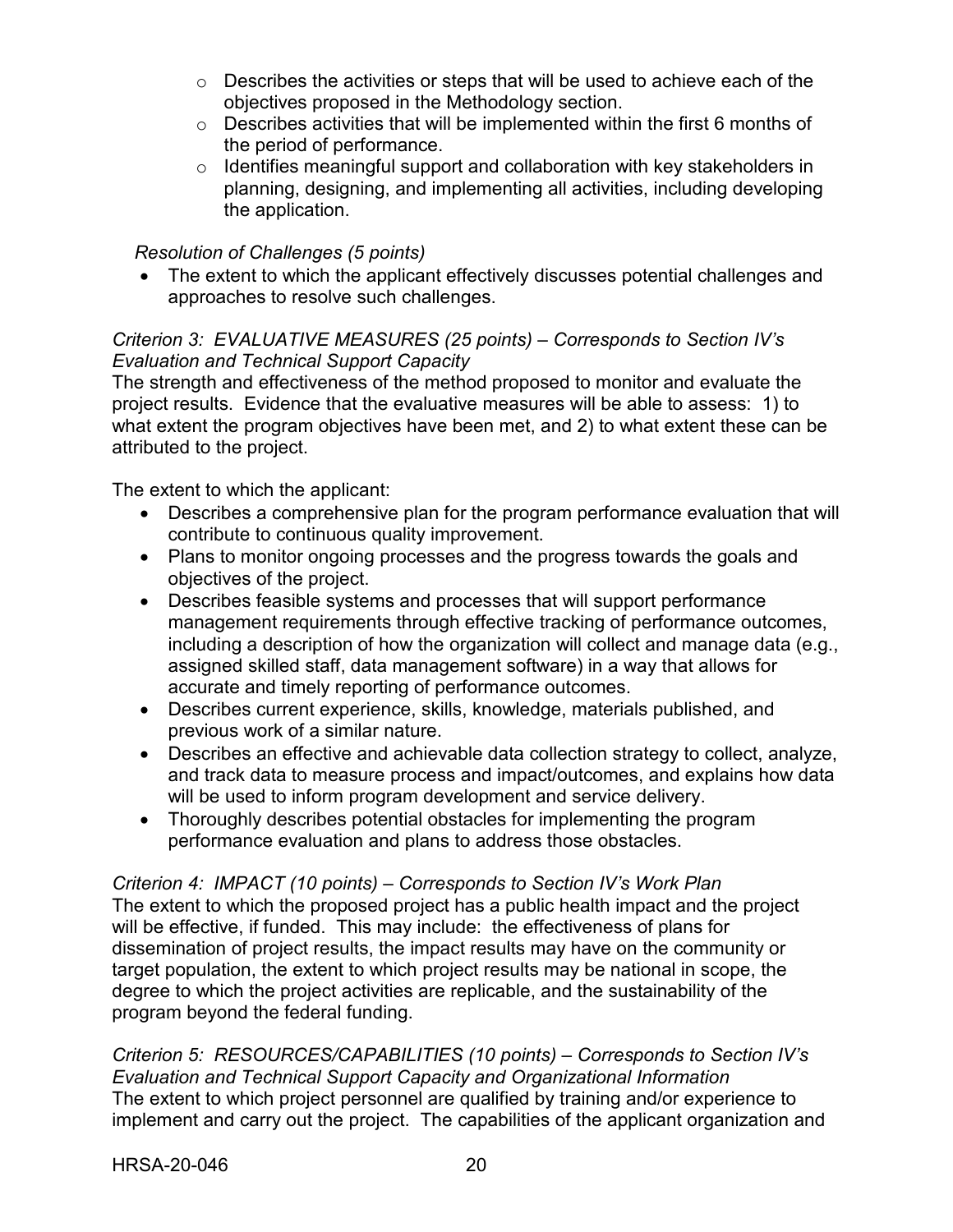the quality and availability of facilities and personnel to fulfill the needs and requirements of the proposed project.

#### *Criterion 6: SUPPORT REQUESTED (10 points) – Corresponds to Section IV's Budget and Budget Narrative*

The reasonableness of the proposed budget for each year of the period of performance in relation to the objectives, the complexity of the research activities, and the anticipated results.

- The extent to which costs, as outlined in the budget and required resources sections, are reasonable given the goals and objectives of the project.
- The extent to which key personnel have adequate time devoted to the project to achieve project objectives.

### <span id="page-24-0"></span>**2. Review and Selection Process**

The objective review process provides an objective evaluation to the individuals responsible for making award decisions. The highest ranked applications receive consideration for award within available funding ranges. HRSA may also consider assessment of risk and the other pre-award activities described in Section 3 below. See Section 5.3 of HRSA's *SF-424 [Application Guide](http://www.hrsa.gov/grants/apply/applicationguide/sf424guide.pdf)* for more details.

### <span id="page-24-1"></span>**3. Assessment of Risk**

HRSA may elect not to fund applicants with management or financial instability that directly relates to the organization's ability to implement statutory, regulatory, or other requirements [\(45 CFR § 75.205\)](https://www.ecfr.gov/cgi-bin/retrieveECFR?gp=1&SID=4d52364ec83fab994c665943dadf9cf7&ty=HTML&h=L&r=PART&n=pt45.1.75).

HRSA reviews applications receiving a favorable objective review for other considerations that include past performance, as applicable, cost analysis of the project/program budget, assessment of your management systems, ensuring continued applicant eligibility, and compliance with any public policy requirements, including those requiring just-in-time submissions. HRSA may ask you to submit additional programmatic or administrative information (such as an updated budget or "other support" information) or to undertake certain activities (such as negotiation of an indirect cost rate) in anticipation of an award. However, even at this point in the process, such requests do not guarantee that HRSA will make an award. Following review of all applicable information, HRSA's approving and business management officials will determine whether HRSA can make an award, if special conditions are required, and what level of funding is appropriate.

Award decisions are discretionary and are not subject to appeal to any HRSA or HHS official or board.

Effective January 1, 2016, HRSA is required to review and consider any information about your organization that is in the [Federal Awardee Performance and Integrity](https://www.fapiis.gov/)  [Information System \(FAPIIS\).](https://www.fapiis.gov/) You may review and comment on any information about your organization that a federal awarding agency previously entered. HRSA will consider any of your comments, in addition to other information in [FAPIIS](https://www.fapiis.gov/) in making a judgment about your organization's integrity, business ethics, and record of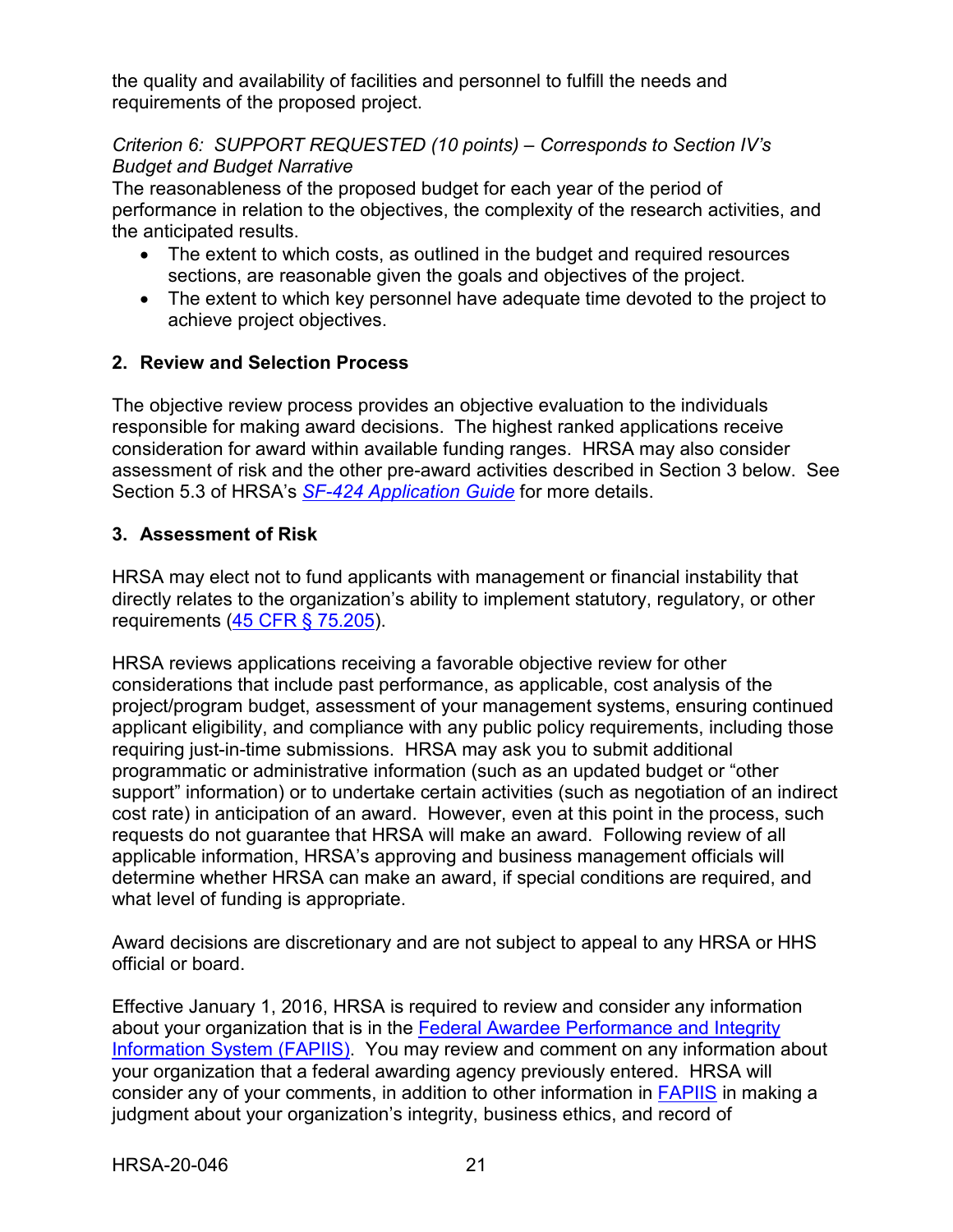performance under federal awards when completing the review of risk posed as described in [45 CFR § 75.205 HHS Awarding Agency Review of Risk Posed by](https://www.ecfr.gov/cgi-bin/retrieveECFR?gp=1&SID=4d52364ec83fab994c665943dadf9cf7&ty=HTML&h=L&r=PART&n=pt45.1.75)  [Applicants.](https://www.ecfr.gov/cgi-bin/retrieveECFR?gp=1&SID=4d52364ec83fab994c665943dadf9cf7&ty=HTML&h=L&r=PART&n=pt45.1.75)

HRSA will report to FAPIIS a determination that an applicant is not qualified [\(45 CFR §](https://www.ecfr.gov/cgi-bin/retrieveECFR?gp=1&SID=4d52364ec83fab994c665943dadf9cf7&ty=HTML&h=L&r=PART&n=pt45.1.75)  [75.212\)](https://www.ecfr.gov/cgi-bin/retrieveECFR?gp=1&SID=4d52364ec83fab994c665943dadf9cf7&ty=HTML&h=L&r=PART&n=pt45.1.75).

## <span id="page-25-0"></span>**VI. Award Administration Information**

#### <span id="page-25-1"></span>**1. Award Notices**

HRSA will issue the Notice of Award (NOA) prior to the start date of June 1, 2020. See Section 5.4 of HRSA's *SF-424 [Application Guide](http://www.hrsa.gov/grants/apply/applicationguide/sf424guide.pdf)* for additional information.

#### <span id="page-25-2"></span>**2. Administrative and National Policy Requirements**

See Section 2.1 of HRSA's *SF-424 [Application Guide](http://www.hrsa.gov/grants/apply/applicationguide/sf424guide.pdf)*.

#### **Requirements of Subawards**

The terms and conditions in the NOA apply directly to the recipient of HRSA funds. The recipient is accountable for the performance of the project, program, or activity; the appropriate expenditure of funds under the award by all parties; and all other obligations of the recipient, as cited in the NOA. In general, the requirements that apply to the recipient, including public policy requirements, also apply to subrecipients under awards. See  $45$  CFR  $\S$  75.101 Applicability for more details.

#### **Data Rights**

All publications developed or purchased with funds awarded under this notice must be consistent with the requirements of the program. Pursuant to 45 CFR § 75.322(b), the recipient owns the copyright for materials that it develops under an award issued pursuant to this notice, and HHS reserves a royalty-free, nonexclusive, and irrevocable right to reproduce, publish, or otherwise use those materials for federal purposes, and to authorize others to do so. In addition, pursuant to 45 CFR § 75.322(d), the Federal Government has the right to obtain, reproduce, publish, or otherwise use data produced under this award and has the right to authorize others to receive, reproduce, publish, or otherwise use such data for federal purposes, e.g., to make it available in government-sponsored databases for use by others. If applicable, the specific scope of HRSA rights with respect to a particular federally supported effort will be addressed in the NOA. Data and copyright-protected works developed by a subrecipient also are subject to the Federal Government's data rights.

#### **Human Subjects Protection**

Federal regulations [\(45 CFR part 46\)](https://www.ecfr.gov/cgi-bin/text-idx?SID=5ec405e535881de66e6f153cdf4cdcf8&mc=true&node=pt45.1.46&rgn=div5) require that applications and proposals involving human subjects must be evaluated with reference to the risks to the subjects, the adequacy of protection against these risks, the potential benefits of the research to the subjects and others, and the importance of the knowledge gained or to be gained. If you anticipate research involving human subjects, you must meet the requirements of the HHS regulations to protect human subjects from research risks.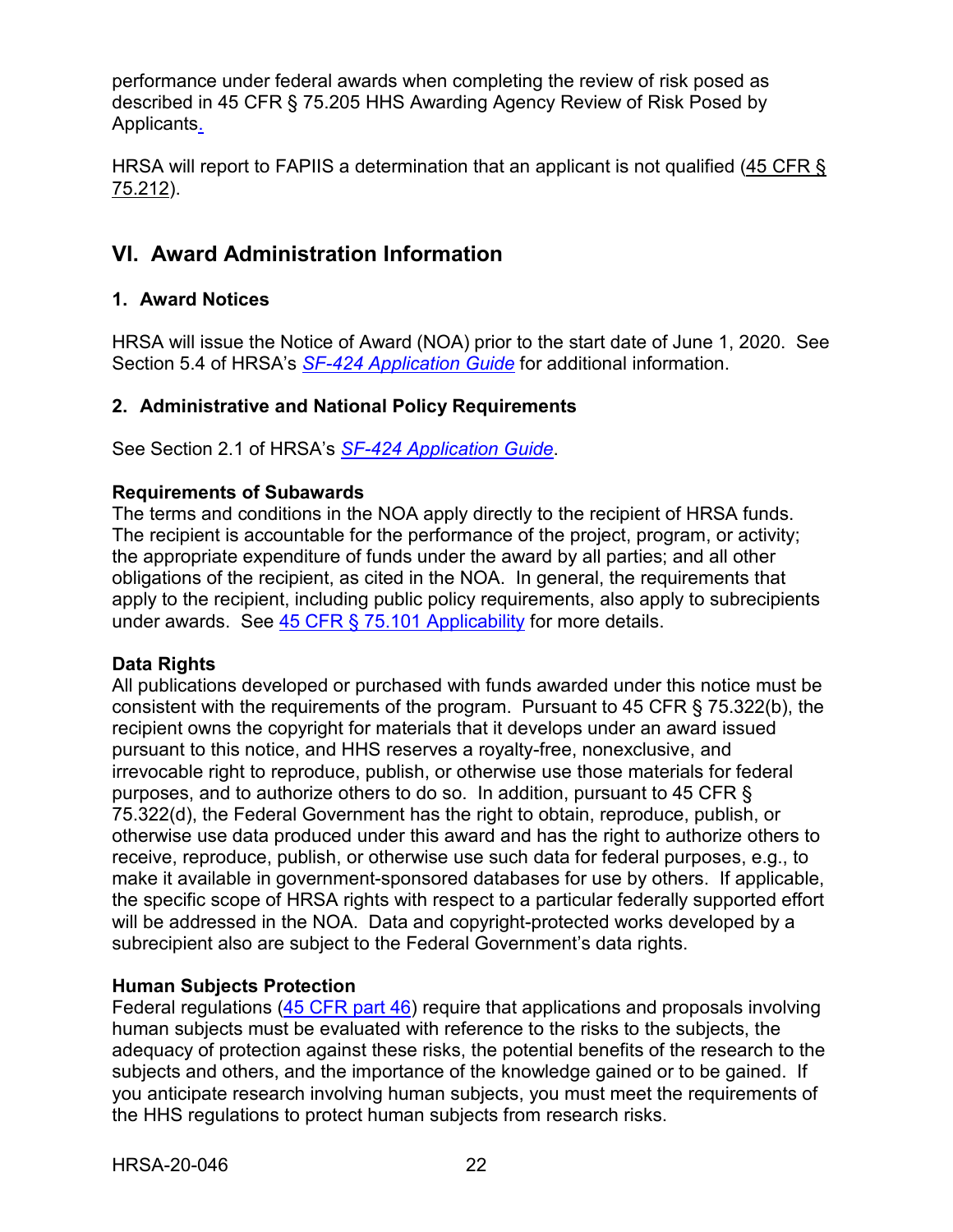### <span id="page-26-0"></span>**3. Reporting**

Award recipients must comply with Section 6 of HRSA's *SF-424 [Application Guide](http://www.hrsa.gov/grants/apply/applicationguide/sf424guide.pdf)* **and** the following reporting and review activities:

1) **DGIS Performance Reports.** Available through the EHBs, the Discretionary Grant Information System (DGIS) is where recipients will report annual performance data to HRSA. Award recipients are required to submit a DGIS Performance Report **annually**, by the specified deadline. To prepare successful applicants for their reporting requirements, the listing of administrative forms and performance measures for this program are available at [https://grants6.hrsa.gov/MchbExternal/DgisApp/formassignmentlist/UH7\\_1.html](https://grants6.hrsa.gov/MchbExternal/DgisApp/formassignmentlist/UH7_1.html) The type of report required is determined by the project year of the award's period of performance.

| <b>Type of Report</b>                                        | <b>Reporting Period</b>                                                                                             | <b>Available Date</b>                                                | <b>Report Due Date</b>              |
|--------------------------------------------------------------|---------------------------------------------------------------------------------------------------------------------|----------------------------------------------------------------------|-------------------------------------|
| a) New Competing<br><b>Performance</b><br><b>Report</b>      | June 1, 2020 - May 31,<br>2024<br>(administrative data and<br>performance measure<br>projections, as<br>applicable) | Period of<br>performance start<br>date                               | 120 days from the<br>available date |
| b) Non-Competing<br><b>Performance</b><br><b>Report</b>      | June 1, $2020 - May 31$ ,<br>2021<br>June 1, $2021 - May 31$ ,<br>2022<br>June 1, 2022 - May 31,<br>2023            | Beginning of<br>each budget<br>period (Years 2-<br>4, as applicable) | 120 days from the<br>available date |
| c) Project Period<br><b>End Performance</b><br><b>Report</b> | June 1, $2023 - May 31$ ,<br>2024                                                                                   | Period of<br>performance end<br>date                                 | 90 days from the<br>available date  |

The full OMB-approved reporting package is accessible at <https://mchb.hrsa.gov/data-research-epidemiology/discretionary-grant-data-collection> (OMB Number: 0915-0298 | Expiration Date: 06/30/2022).

2) **Progress Report(s)**. The recipient must submit a progress report narrative to HRSA **annually** via the Non-Competing Continuation Renewal in the EHBs, which should address progress against program outcomes (e.g., accomplishments, barriers, significant changes, plans for the upcoming budget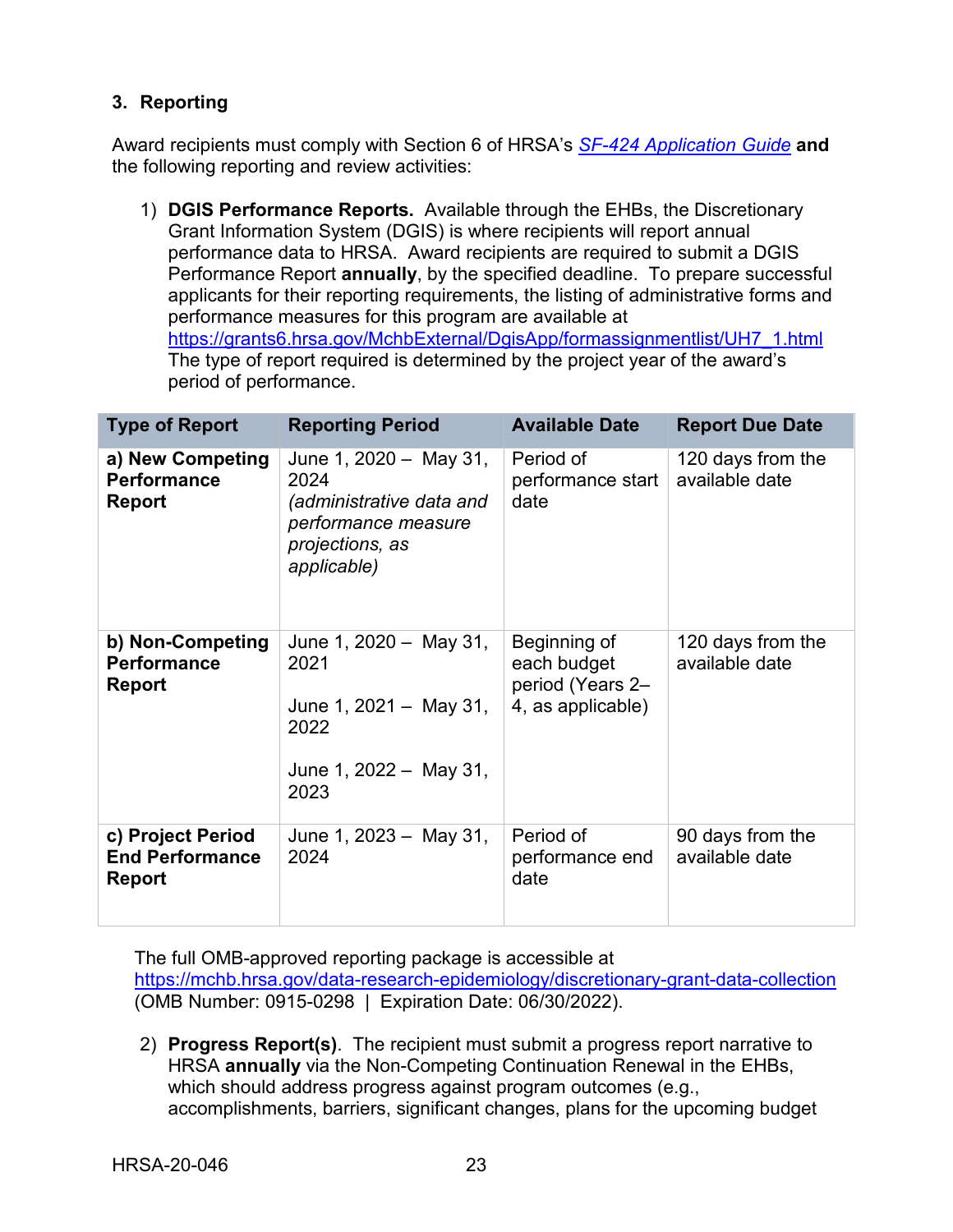year), and include annual data on performance measures identified in the Project Narrative, if not captured by DGIS. Submission and HRSA approval of a progress report will trigger the budget period renewal and release of each subsequent year of funding. Further information will be available in the NOA.

3) **Integrity and Performance Reporting.** The NOA will contain a provision for integrity and performance reporting in [FAPIIS,](https://www.fapiis.gov/) as required in [45 CFR part 75](https://www.ecfr.gov/cgi-bin/retrieveECFR?gp=1&SID=4d52364ec83fab994c665943dadf9cf7&ty=HTML&h=L&r=PART&n=pt45.1.75)  [Appendix XII.](https://www.ecfr.gov/cgi-bin/retrieveECFR?gp=1&SID=4d52364ec83fab994c665943dadf9cf7&ty=HTML&h=L&r=PART&n=pt45.1.75)

## <span id="page-27-0"></span>**VII. Agency Contacts**

You may request additional information and/or technical assistance regarding business, administrative, or fiscal issues related to this NOFO by contacting:

Stanley Gordon Grants Management Specialist Division of Grants Management Operations, OFAM Health Resources and Services Administration 5600 Fishers Lane, Mailstop 10W10B Rockville, MD 20857 Telephone: (301) 945-3935 Email: [sgordon2@hrsa.gov](mailto:XXXX@hrsa.gov)

You may request additional information regarding the overall program issues and/or technical assistance related to this NOFO by contacting:

Ann Ferrero, MPH Public Health Analyst Genetic Services Branch Division of Services for Children with Special Health Needs Maternal and Child Health Bureau Health Resources and Services Administration 5600 Fishers Lane Rockville, MD 20857 Telephone: (301) 443-3999 Fax: (301) 594-0878 Email: [aferrero@hrsa.gov](mailto:aferrero@hrsa.gov)

You may need assistance when working online to submit your application forms electronically. Always obtain a case number when calling for support. For assistance with submitting the application in Grants.gov, contact Grants.gov 24 hours a day, 7 days a week, excluding federal holidays at:

Grants.gov Contact Center Telephone: 1-800-518-4726 (International Callers, please dial 606-545-5035) Email: [support@grants.gov](mailto:support@grants.gov) Self-Service Knowledge Base: [https://grants](https://grants-portal.psc.gov/Welcome.aspx?pt=Grants)[portal.psc.gov/Welcome.aspx?pt=Grants](https://grants-portal.psc.gov/Welcome.aspx?pt=Grants)